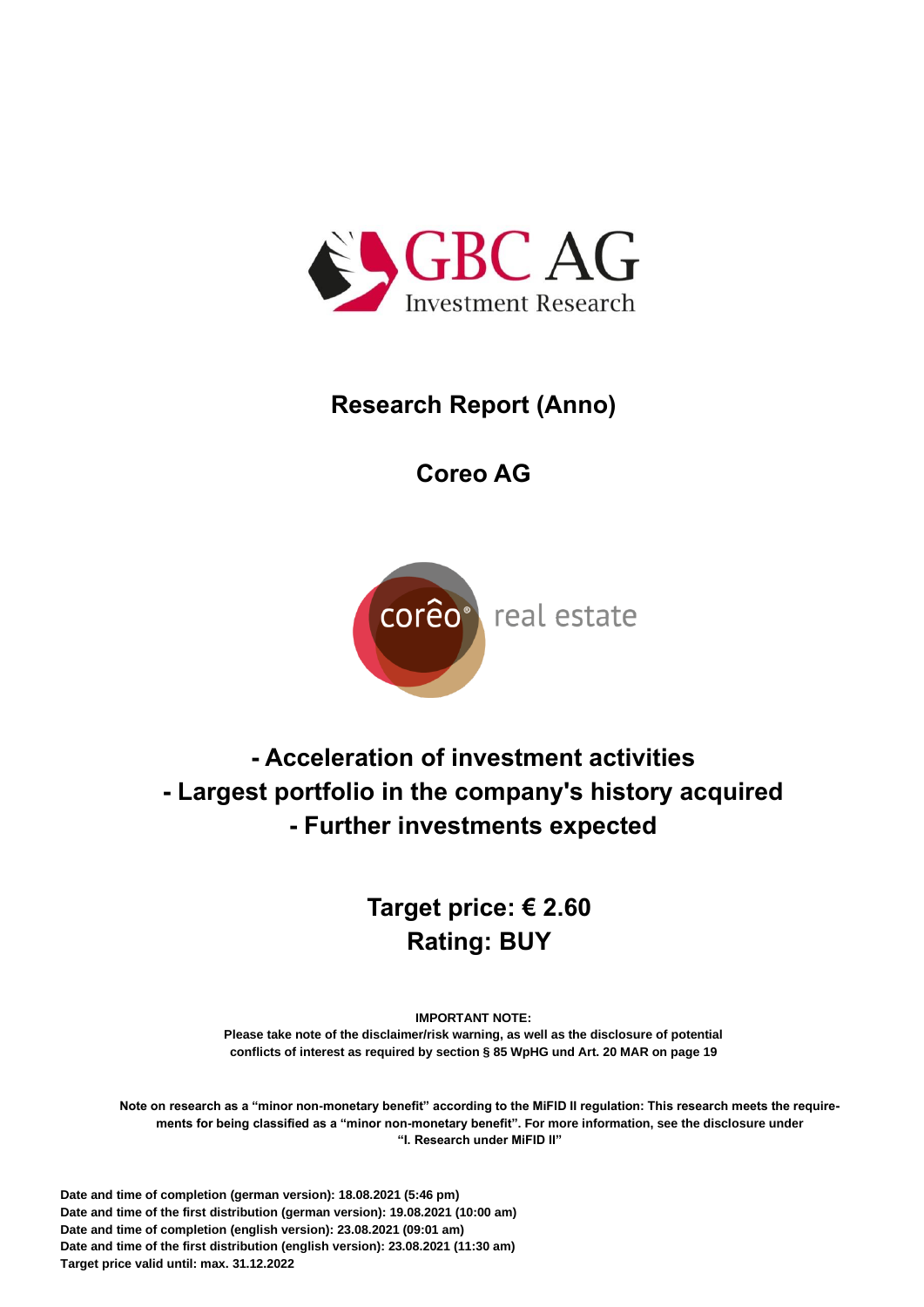

# **Coreo AG\*4,5a,5b,6a,11**

## **Rating: Buy Target price: € 2.60 (previously: € 2.35)**

Current share price: € 1.57 17.08.21 / XETRA; 5:36 pm Currency: EUR

#### **Key data:**

ISIN: DE000A0B9VV6 WKN: A0B9VV Ticker symbol: CORE Number of shares<sup>3</sup>: 17.54 Market cap<sup>3</sup>: 27.54 EnterpriseValue<sup>3</sup>: 61.23 <sup>3</sup> in million / in EUR million

Transparency level: Open Market Market segment: Open Market

Accounting: IFRS

Financial year: 31.12.

Designated Sponsor: Hauck & Aufhäuser AG

#### **Analysts:**

Cosmin Filker filker@gbc-ag.de

Marcel Goldmann goldmann@gbc-ag.de

\* Catalogue of possible conflicts of interest on page

**Fehler! Textmarke nicht** 

## **Company profile** Industry: Real estate

| Focus: Commercial and residential real estate |  |  |
|-----------------------------------------------|--|--|

Employees: 11 (31.12.2020) Foundation: 2003 Head office: Frankfurt am Main

Board of Directors: Marin N. Marinov



Coreo AG, based in Frankfurt am Main, is a dynamically growing real estate company focused on German commercial and residential properties. Investments are made in properties with significant potential for value appreciation where there is a need for development, preferably in medium-sized centres. The aim is to build up an efficiently managed, high-yield real estate portfolio through the prudent development and sale of nonstrategic properties. Coreo AG's strategy is characterised by an expansive and selective approach to its real estate investments. The focus of this concept is on the acquisition and management of commercial and residential properties. Here, preference is given to business locations with high yield levels in Germany, which creates the basis for long-term and stable rental income. In addition, opportunities and chances are used very selectively. In doing so, Coreo AG acquires value-add portfolios/properties in order to significantly and sustainably increase their value in the medium term with an active "manage to core" approach. Non-strategic portfolio components are sold on at a profit.

| P&L in EUR million \ FY-end            | 31.12.2020                  | 31.12.2021e                                         | 31.12.2022e | 31.12.2023e |  |  |
|----------------------------------------|-----------------------------|-----------------------------------------------------|-------------|-------------|--|--|
| <b>Total Sales</b>                     | 4.85                        | 10.93                                               | 23.00       | 26.61       |  |  |
| <b>EBITDA</b>                          | 0.01                        | 4.93                                                | 13.85       | 17.19       |  |  |
| EBIT                                   | $-0.69$                     | 4.92                                                | 13.83       | 17.17       |  |  |
| Net income                             | $-2.44$                     | 1.82                                                | 8.28        | 10.15       |  |  |
| <b>Key figures in EUR</b>              |                             |                                                     |             |             |  |  |
| Earnings per share                     | $-0.15$                     | 0.10                                                | 0.47        | 0.58        |  |  |
| Dividend per share                     | 0.00                        | 0.00                                                | 0.00        | 0.00        |  |  |
| <b>Key figures</b>                     |                             |                                                     |             |             |  |  |
| <b>EV/Total Sales</b>                  | 12.62                       | 5.60                                                | 2.66        | 2.30        |  |  |
| EV/EBITDA                              | 6803.20                     | 12.41                                               | 4.42        | 3.56        |  |  |
| EV/EBIT                                | neg.                        | 12.45                                               | 4.43        | 3.57        |  |  |
| P/E                                    | neg.                        | 15.16                                               | 3.33        | 2.71        |  |  |
| P/B                                    | 0.94                        |                                                     |             |             |  |  |
| <b>Financial calendar</b>              |                             | **last research by GBC:                             |             |             |  |  |
| September 2021: Annual General Meeting |                             | Date: Publication / Target price in EUR / Rating    |             |             |  |  |
| October 2021: HY Report 2021           |                             | 21.12.2020: RS / 2.35 / BUY                         |             |             |  |  |
| 07./08.12.2020: MKK                    |                             | 03.11.2020: RS / 2.35 / BUY                         |             |             |  |  |
|                                        | 18.09.2020: RS / 2.60 / BUY |                                                     |             |             |  |  |
|                                        |                             | 20.08.2020: RS / 2.60 / BUY                         |             |             |  |  |
|                                        |                             | ** the research reports can be found on our website |             |             |  |  |

[www.gbc-ag.de](http://www.gbc-ag.de/) or can be requested at GBC AG, Halderstr. 27, D-86150 Augsburg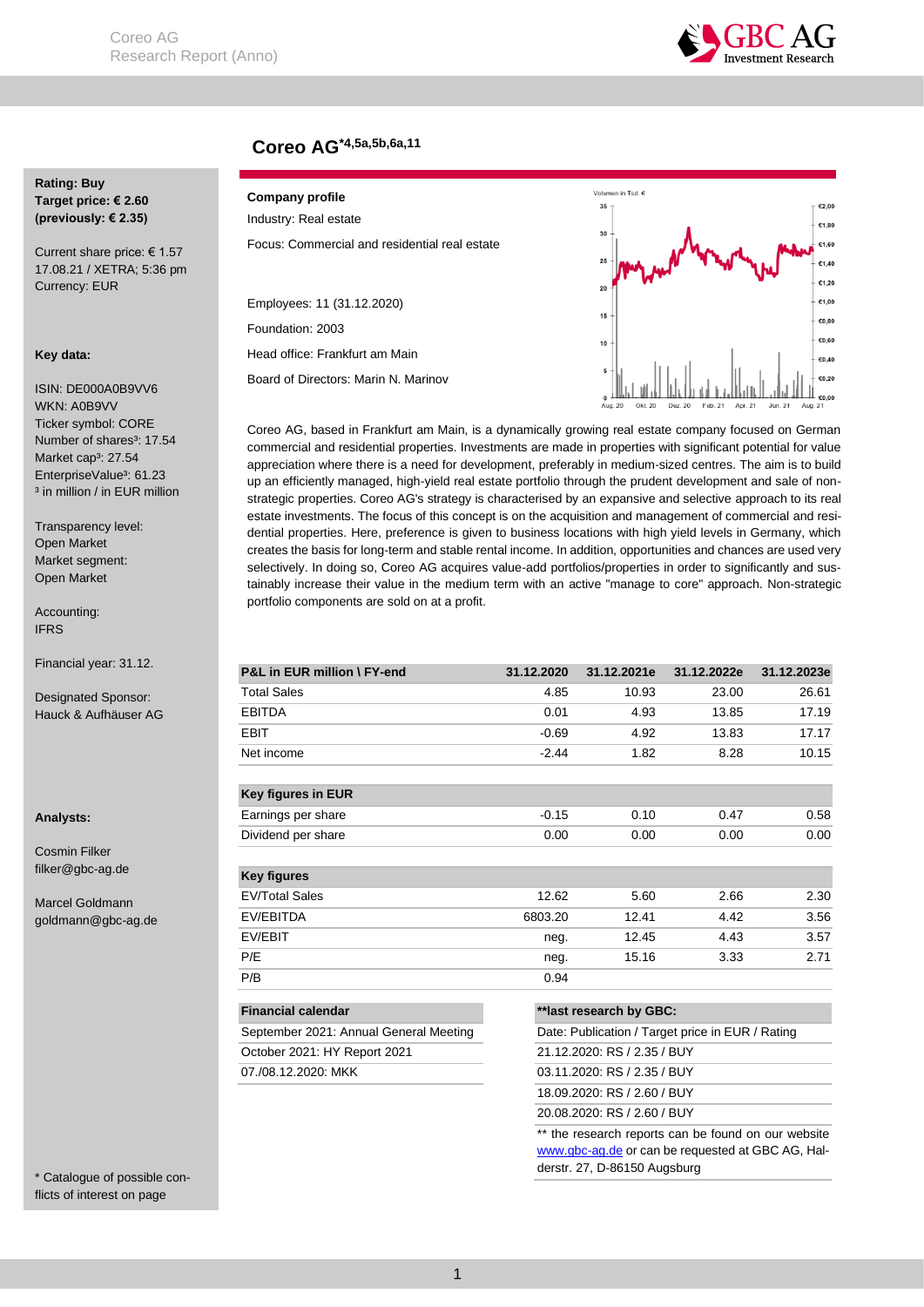

# <span id="page-2-0"></span>**EXECUTIVE SUMMARY**

- Coreo AG has made extensive new acquisitions in the current financial year 2021. While the past financial year 2020 was still characterised by the pandemic-related restrictions and thus only a low investment volume of € 3.3 million, the property acquisition in the course of the financial year 2021 to date has already amounted to approximately  $\epsilon$  59 million according to our estimates. The prerequisite for the significantly increased purchase volume was the corporate financing obtained at the end of 2020. The company received a loan of  $\epsilon$  23 million from a well-known investor, which was used to repay the outstanding 10 % option bond with a volume of around € 15 million and to expand the liquidity available for acquisitions.
- The investments are the acquisition of two production sites and the administrative headquarters of a German listed automotive supplier. According to our assumptions, the purchase price is likely to have been around  $\epsilon$  8.7 million. In addition, 89.9 % of the GmbH shares in an existing company were acquired in July 2021 by way of a share deal, comprising a total of 1,341 residential and 15 commercial units. This was the largest acquisition in the company's history. Assuming a rental yield that is normal for Coreo, the total portfolio value is likely to be slightly above € 50 million, although the purchase price in the share deal is likely to have been significantly lower. A significant part of the purchase price was paid in the form of the 1.45 million shares in MagForce AG held to date. According to our calculations, this should cover around  $\epsilon$  6 million of the purchase price. The closing of this transaction is expected for the coming financial year 2022.
- With the notification of 28 July 2021, the company also announced the change of the major shareholder. The previous major shareholder Apeiron Investment Group Ltd. announced that it had fallen below the 25% threshold and, in parallel, FLORA S.A., which specialises in real estate investments, published that it had exceeded this threshold. This change is to be understood as a further component of the more comprehensive focus on the real estate sector.
- We have used the current property portfolio (including the acquisitions made in the current financial year 2021) as the basis for our forecasts and for our valuation of Coreo AG. In addition, we have assumed further investments. According to long-term investment planning, Coreo AG plans to expand the total residential and commercial property portfolio to € 400 - 500 million in the next four to five years. For our forecasts, we take a more conservative approach and, based on the current property portfolio of over  $\epsilon$ 100 million, expect new investments totalling € 110 million for the next three financial years.
- For 2021, we expect a slight increase in rental income and, in view of the reletting of properties in the Hydra portfolio and initial successes in asset management following the acquisition of the LEG portfolio, a notable valuation result. From the coming financial year, a strong increase in rental income should be generated with the addition of the already acquired extensive property portfolio and expected new investments. This should increasingly become the most important revenue component from 2023 onwards. Already for 2021, we assume an EBIT of € 4.92 million, which should increase to € 13.83 million (FY 2022e) and € 17.17 million (FY 2023e) in the coming financial years.
- In principle, Coreo AG should benefit from the favourable market conditions after the implementation of the financing measures and the overall improved access to acquisition funds. The increasing size of the property portfolio, which forms the basis for a higher rental volume, should ensure that the already falling financing costs improve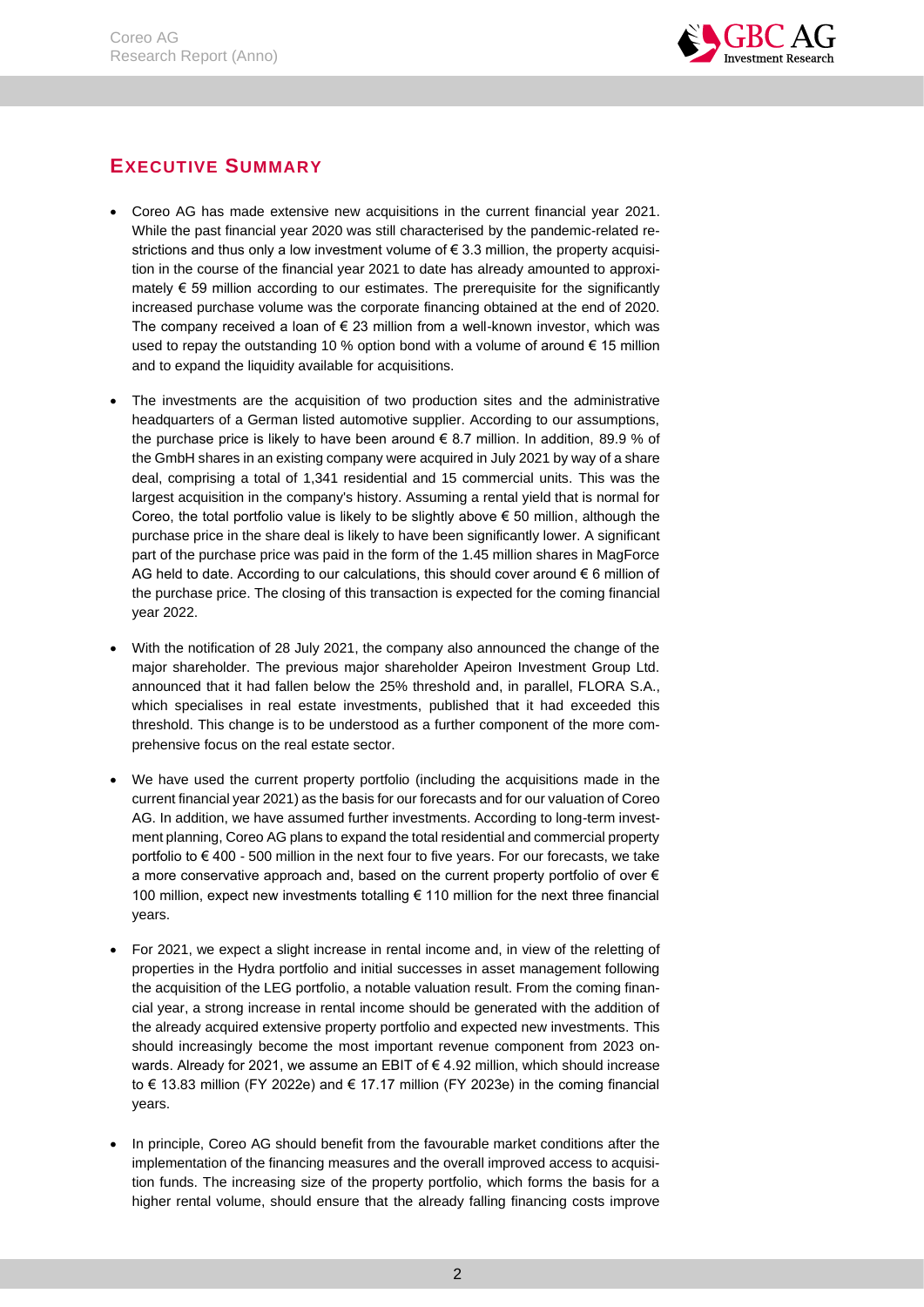

further. With the acquisitions made, the company has taken an important step towards increasing the sales volume and a disproportionate development of earnings.

• Within the framework of our DCF valuation model, we have determined a new target price of € 2.60 (previously: € 2.35). On the one hand, the roll-over effect had the effect of increasing the price target. On the other hand, the significant investments made resulted in a slight reduction of the company-specific beta. We continue to give the rating BUY.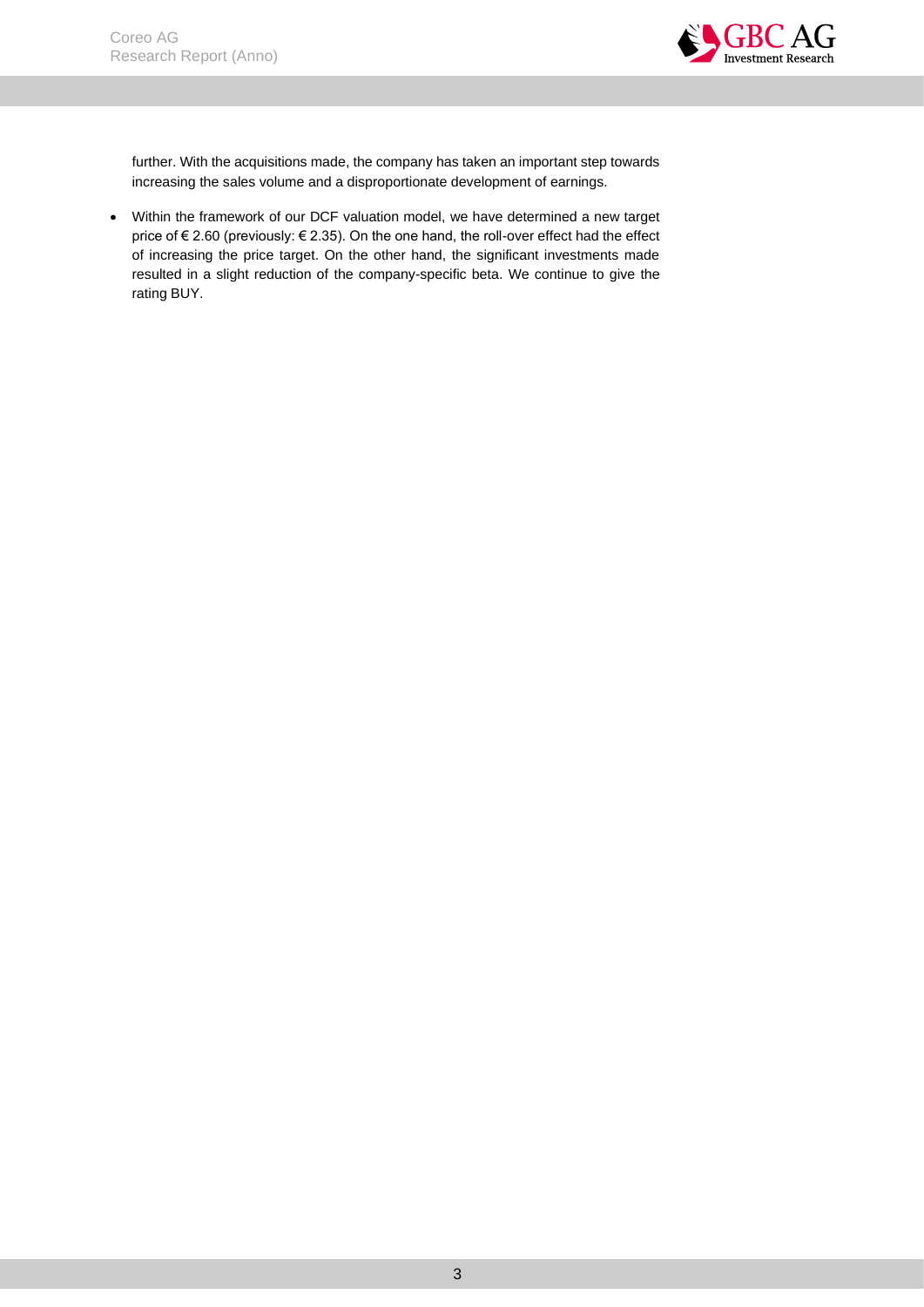

# <span id="page-4-0"></span>TABLE OF CONTENTS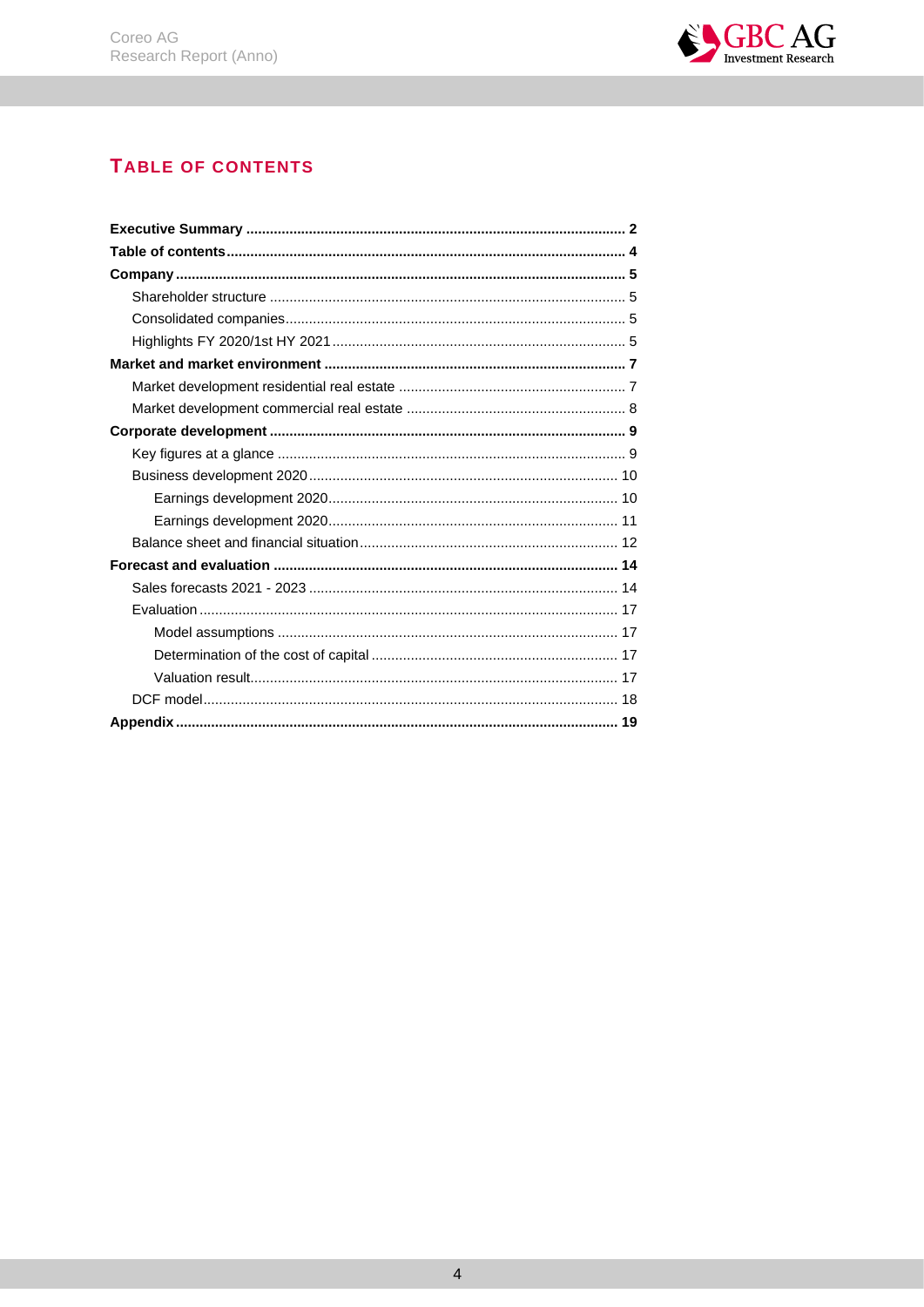

# <span id="page-5-0"></span>**COMPANY**

# <span id="page-5-1"></span>**Shareholder structure**

After Coreo AG announced the change of its major shareholder on 28.07.2021, we have no further updated data on the shareholder structure. The company also only has the notifications on exceeding the threshold. According to these notifications, FLORA S.A. has exceeded the threshold of 25% and the previous major shareholder Apeiron Investment Group Ltd. has fallen below this threshold.



# <span id="page-5-2"></span>**Consolidated companies**

*Sources: Coreo AG; GBC AG*

# <span id="page-5-3"></span>**Highlights FY 2020/1st HY 2021**

In 2020, the focus was particularly on the implementation of financing measures. At the end of the financial year, Coreo's management succeeded in obtaining a loan of  $\epsilon$  23 million from a renowned investor, thus expanding the basis for the planned investment and refinancing measures. The warrant-linked bond with a coupon of 10% was repaid before the end of the financial year. Previously, the Coreo management had decided to cancel the planned placement of a corporate bond, as the placement volume achieved would not have been sufficient to repay the warrant bond.

After Coreo AG had been able to make significant acquisitions in the 2019 financial year, the past 2020 financial year was characterised by significantly lower investment activity. According to the company, the restrictions associated with the pandemic were accompanied by lower access to potential acquisition targets. In addition, there were delays in financing measures due to the turbulence on the capital markets, especially in the wake of the first wave of the pandemic, which also resulted in lower new investments. Accordingly, only development properties in Wiesbaden with a total area of 17,000 sqm were acquired in 2020. Compared to the previous year, the volume of new investments fell to €3.3 million (previous year: €33.7 million).

In addition to the repayment of the warrant bond at the end of 2020, Coreo AG has used the loan funds for a significant increase in investment activity in the current financial year 2021. In mid-July 2021, the acquisition of two production sites and the administrative headquarters of a listed German automotive supplier was announced. Located in Baden-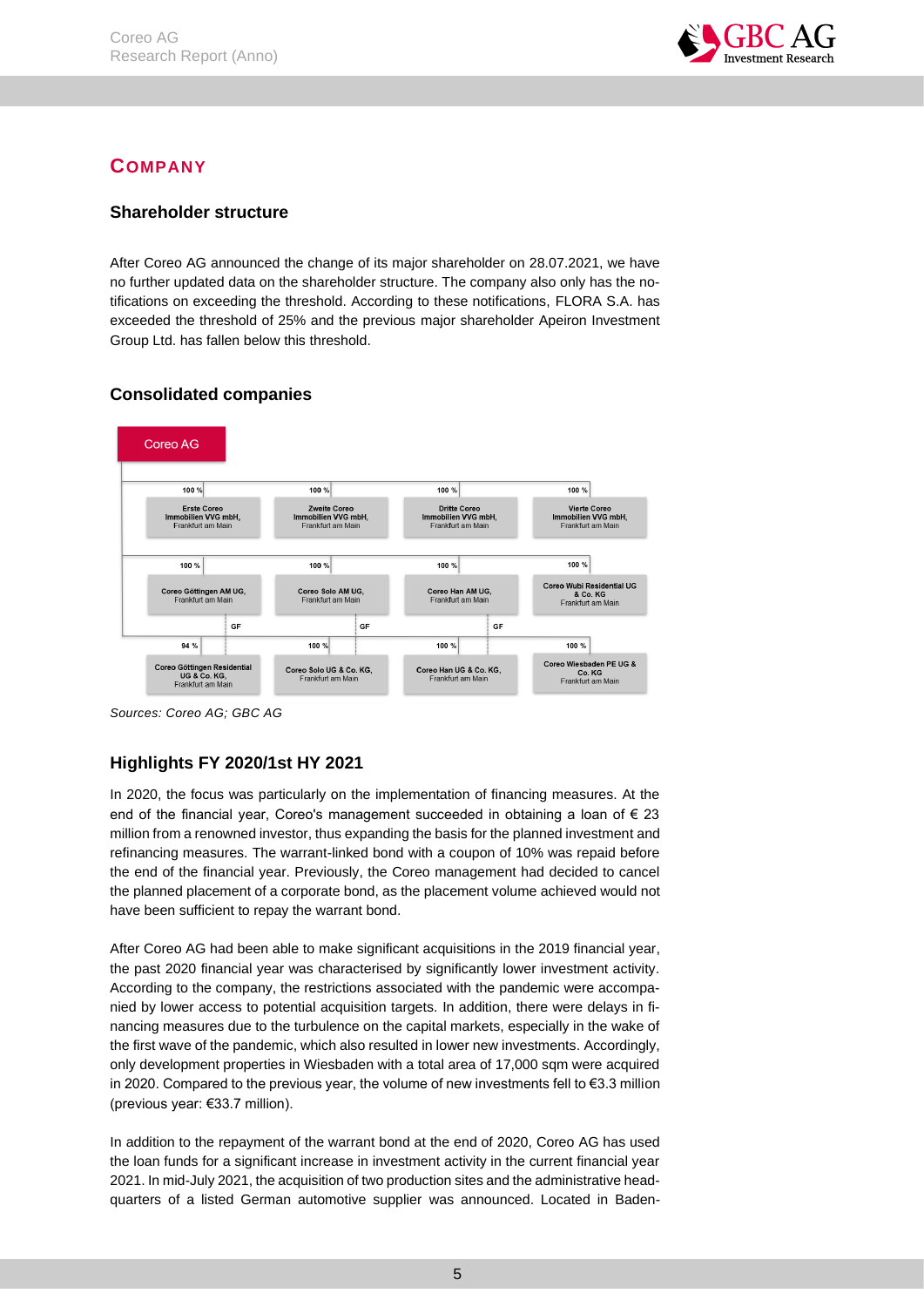

Württemberg, North Rhine-Westphalia and Thuringia, the properties with a total area of approximately 14,400 sqm are fully let, most of them on long-term leases. With annual rental income of more than  $\epsilon$  0.70 million and a purchase rental yield of approx. 8.0 %, which we assume is usual for Coreo, our assumptions suggest that the purchase price was approx.  $\epsilon$  8.7 million. According to the company, no investments are necessary in the foreseeable future due to the good condition of the properties.

Also in mid-July 2021, Coreo published the second portfolio acquisition of the current financial year. This involves the acquisition of a portfolio consisting of 1,341 residential and 15 commercial units with a rental area of approximately 73,900 sqm, spread across ten locations in Berlin, North Rhine-Westphalia, Mecklenburg-Western Pomerania, Saxony-Anhalt and Thuringia. The transaction is taking place as a share deal, with Coreo AG acquiring 89.9% of the shares in the property company. According to Coreo AG, the portfolio is clearly "undermanaged", which means that the current annual net cold rent of  $\epsilon$  3.8 million should be able to be stabilised and then increased comparatively quickly from the management of letting activities on site alone. The current occupancy rate is just 77 %. If we assume here the usual Coreo rental yield at the time of purchase, the total portfolio value should be slightly over € 50 million, which would make this the largest portfolio acquisition in the company's history. Part of the purchase price was paid in the form of the 1.45 million shares held in MagForce AG. According to our calculations, this should cover around  $\epsilon$  6 million of the purchase price. The closing of this transaction is expected for the coming financial year 2022.

According to our estimates, Coreo AG is likely to have acquired properties with a volume of € 59 million in the course of the year so far, which already significantly exceeds the previous year's figure. At the same time, this is an expression of the improved access to new properties as well as the expanded financing options in the course of the bond issue. We see this as confirmation of the management statement that so far the availability of investment funds in particular has been a bottleneck factor. The investments were made immediately after the disbursement of the second tranche of the financing measure agreed at the end of 2020.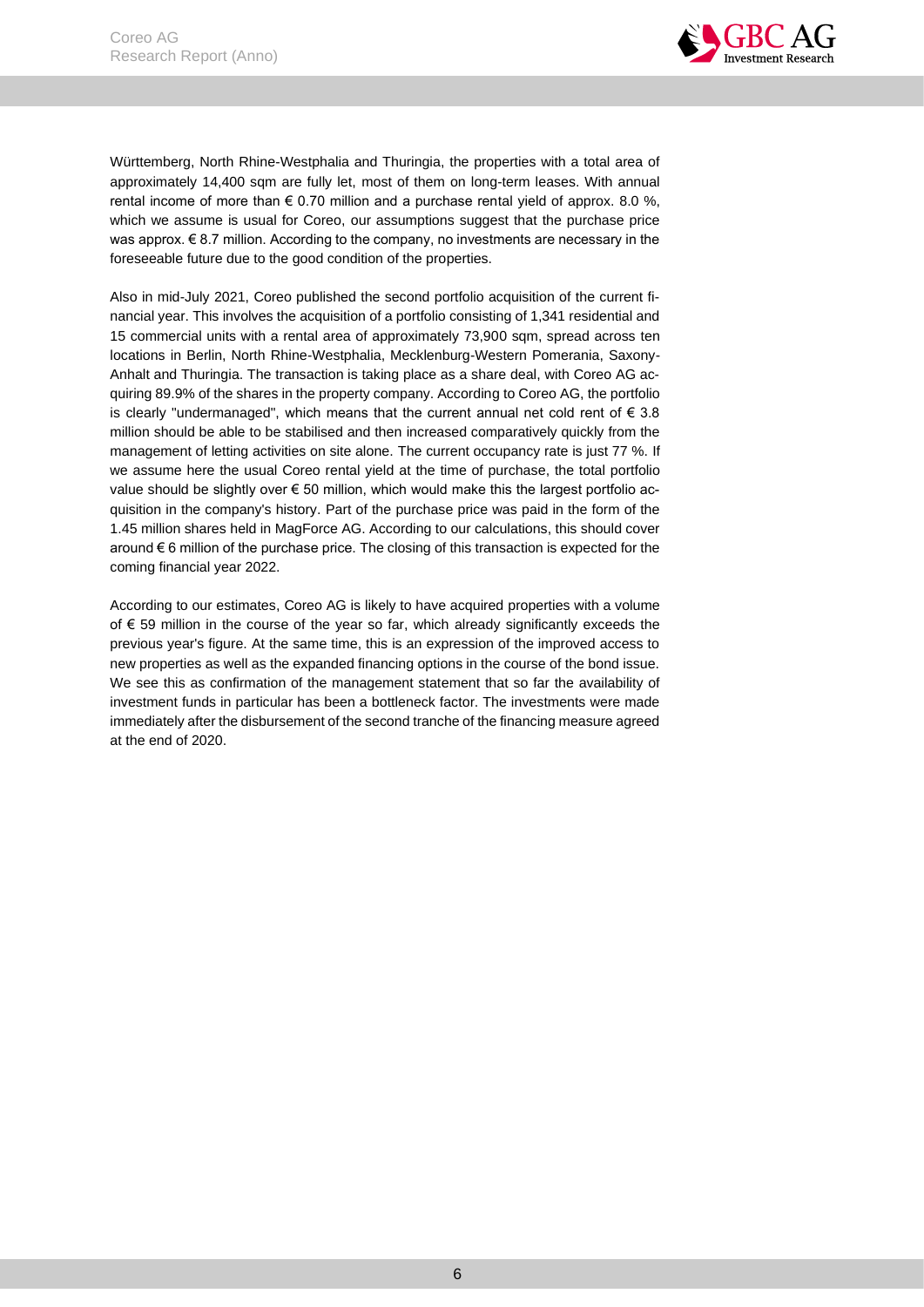

# <span id="page-7-0"></span>**MARKET AND MARKET ENVIRONMENT**

With its focus on commercial and residential properties in German B and C locations, i.e. in regions that have not yet been so badly affected by the price increases of the A locations, Coreo AG is part of a fundamentally high-growth market environment. Although, according to JLL statistics, there was a decline in the total transaction volume by -11.2% to € 81.58bn (previous year: € 91.82m) during the corona pandemic, the fundamental factors of a property market characterised by high growth rates have not changed. The decline in transactions is primarily due to mobility restrictions, which should be of a temporary character.

# <span id="page-7-1"></span>**Market development residential real estate**

Separated according to the two asset classes that are decisive for Coreo AG, the special resilience of the residential real estate market becomes apparent. Even though there have been short-term burdens in the course of the COVID-19 pandemic, residential real estate has picked up relatively quickly from its pre-corona development. For investors, the fundamentally high cash flow stability of residential real estate is important, which has also been ensured by government measures during the corona pandemic. In many cases, this asset class has been perceived as a "safe haven", especially against the backdrop of increasing uncertainty.

Additional demand impulses result from the continued historically low interest rate level. For secured, new housing loans with an initial fixed interest rate of ten years, a historically low interest rate of 1.11% was called in December 2020. In early 2020, these loans were priced at 1.35%, illustrating the continuation of low interest rates even during the COVID-19 pandemic. The resulting higher demand meets a supply that remains too low. Although the number of residential buildings approved for construction in 2020 increased by 2.9% to 320,225 (2019: 311,138), based on the calculated demand of more than 340,000 dwellings per year, demand is still not being met. The market environment for residential construction is therefore likely to remain very attractive.



#### **House price index (2015=100) and interest rate for housing loans**

Against the backdrop of a continuing excess demand, a further increase in price dynamics for flats can be assumed. The price index for residential property calculated by the Federal Statistical Office increased by around 10.0 points in the past calendar year 2020, which is the largest price increase recorded to date.

*Sources: Federal Statistical Office; Deutsche Bundesbank; GBC AG*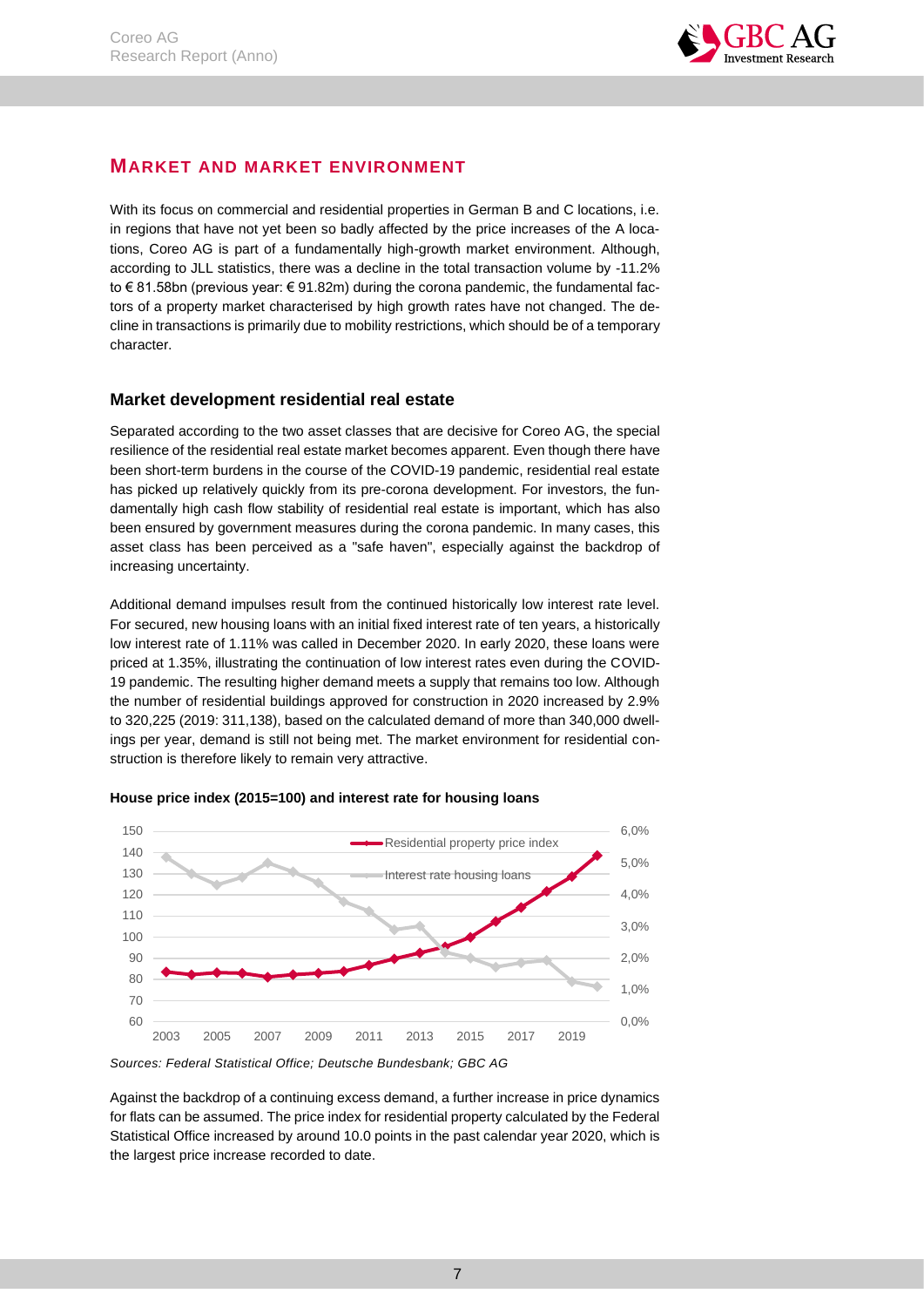

# <span id="page-8-0"></span>**Market development commercial real estate**

Compared to the residential property market, the commercial property asset class suffered significantly more from the effects of the corona pandemic. The decline in transaction volume mentioned at the beginning occurred exclusively in commercial real estate. Depending on the publication, the decline in transaction volume is stated between -12.0% and - 20.0%. Within this real estate category, however, there is heterogeneous development.

The office markets, for example, have come through the past 2020 financial year comparatively solidly, despite the home office trend. This is due in particular to the situation before the corona crisis, which was characterised by a lack of available space and, thus, declining vacancies. Consequently, the corona pandemic has found a booming office market characterised by rising rents. While it can be assumed that future demand for space is likely to decline with the increasing use of flexible working models, major distortions are not expected. In a publication, DZ HYP sees above all the lower volume of vacant space as an important stabilising factor. Therefore, no declining office rents are expected.

In contrast, retail properties have been strongly affected by the measures to contain the corona pandemic. In particular, a high proportion of insolvencies and high rent defaults had led to a sharp decline in retail rents. Prime rents fell by 2.1% and take-up by over 25% in 2020. According to JLL, the further lockdowns should continue to weigh on rents, which should fall by a further 4.2% in the first quarter of 2021 alone. Even after the corona pandemic, the structural change initiated in the retail sector should lead to lower demand for retail space. Although DZ HYP does not expect the top locations to become deserted here, a devaluation of locations on the fringes of the prime locations is considered likely.

Since Coreo AG has in part long-term rental contracts for commercial properties, the effects should be limited. In addition, Coreo AG's focus on B, C and D cities, which are still underdeveloped from a real estate perspective, should prove to be an advantage. Since these locations have not yet participated in the strong price increases in the A-locations, the risk of price declines should be lower. In this respect, the focus of Coreo AG with its investment focus on the commercial and residential property market in German secondary locations can be seen as understandable both from the purchase price aspect and from the yield expectations.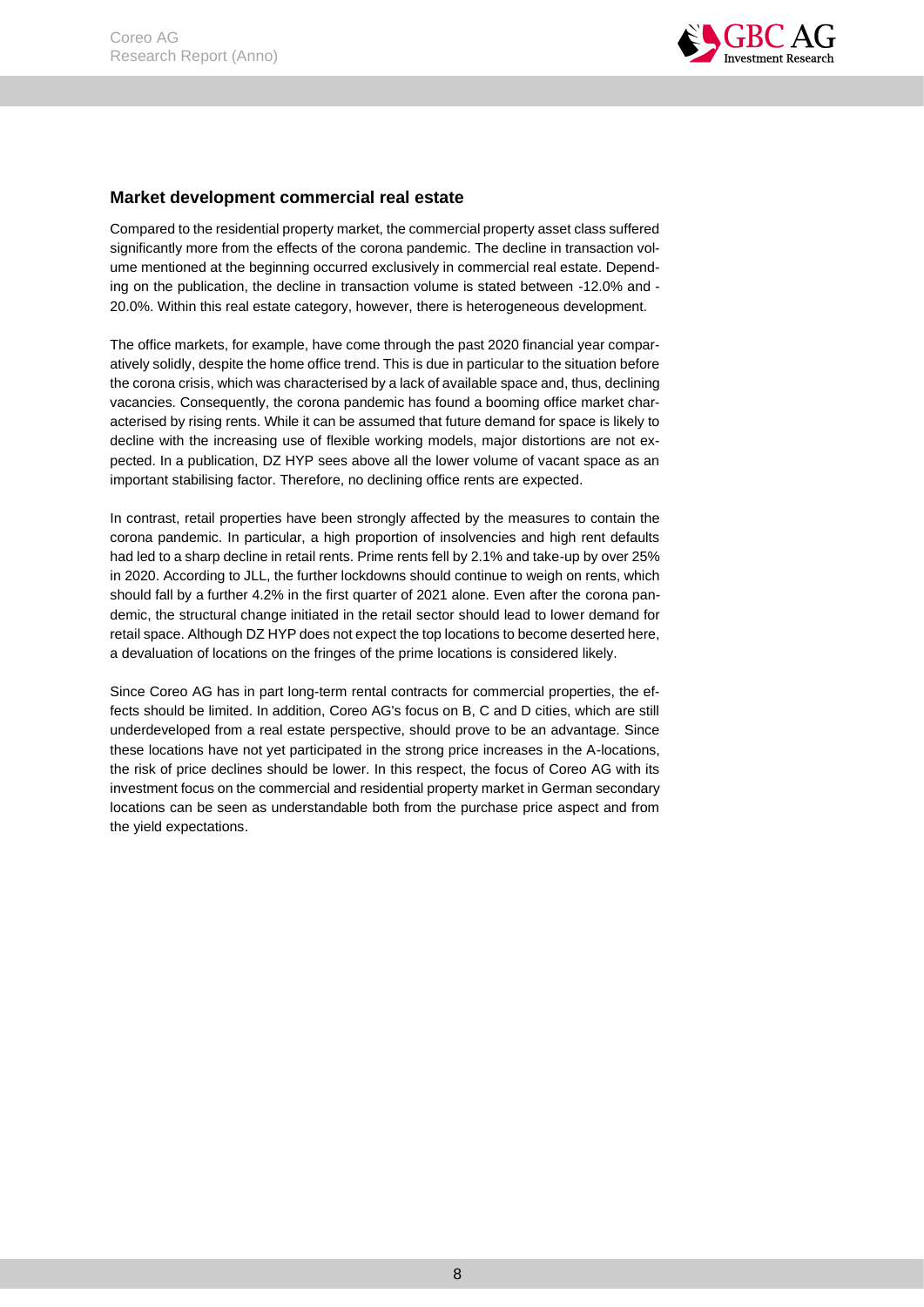

# <span id="page-9-0"></span>**CORPORATE DEVELOPMENT**

# <span id="page-9-1"></span>**Key figures at a glance**

| P&L (in $\epsilon$ million)            | FY 2019 | FY 2020  | FY 2021e | <b>FY 2022e</b> | FY 2023e |
|----------------------------------------|---------|----------|----------|-----------------|----------|
| Income from rentals                    | 2.92    | 3.52     | 4.11     | 8.95            | 14.66    |
| Proceeds from the sale of real estate  | 2.98    | 6.09     | 3.40     | 6.80            | 11.04    |
| Carrying amount of the properties sold | $-1.55$ | $-5.60$  | $-1.88$  | $-4.00$         | $-10.40$ |
| Valuation result                       | 3.06    | 0.85     | 5.30     | 11.25           | 11.31    |
| Other revenues                         | 0.00    | 0.17     | 0.05     | 0.05            | 0.05     |
| Other operating income                 | 0.05    | 0.06     | 0.05     | 0.05            | 0.05     |
| Cost of materials                      | $-2.59$ | $-2.29$  | $-3.15$  | $-5.75$         | $-5.32$  |
| <b>Gross profit</b>                    | 4.87    | 2.79     | 7.88     | 17.35           | 21.39    |
| Personnel expenses                     | $-0.81$ | $-1.05$  | $-1.15$  | $-1.50$         | $-1.70$  |
| Depreciation                           | $-0.02$ | $-0.70$  | $-0.02$  | $-0.02$         | $-0.02$  |
| Other operating expenses               | $-1.55$ | $-1.73$  | $-1.80$  | $-2.00$         | $-2.50$  |
| <b>EBIT</b>                            | 2.50    | $-0.69$  | 4.92     | 13.83           | 17.17    |
| Financial income                       | 0.04    | 0.19     | 0.00     | 0.00            | 0.00     |
| Financial expenses                     | $-2.18$ | $-2.32$  | $-2.50$  | $-2.80$         | $-3.63$  |
| <b>EBT</b>                             | 0.36    | $-2.81$  | 2.42     | 11.03           | 13.54    |
| Taxes                                  | $-1.22$ | 0.38     | $-0.61$  | $-2.76$         | $-3.38$  |
| <b>EAT</b>                             | $-0.86$ | $-2.44$  | 1.82     | 8.27            | 10.15    |
|                                        |         |          |          |                 |          |
| <b>EBITDA</b>                          | 2.52    | 0.01     | 4.93     | 13.85           | 17.19    |
| in % of sales revenue                  | 34.0%   | 0.2%     | 45.1%    | 60.2%           | 64.6%    |
| <b>EBIT</b>                            | 2.50    | $-0.69$  | 4.92     | 13.83           | 17.17    |
| in % of sales revenue                  | 33.8%   | $-14.2%$ | 45.0%    | 60.1%           | 64.5%    |
| Earnings per share in $\epsilon$       | $-0.05$ | $-0.14$  | 0.10     | 0.47            | 0.58     |

*Sources: Coreo AG; GBC AG*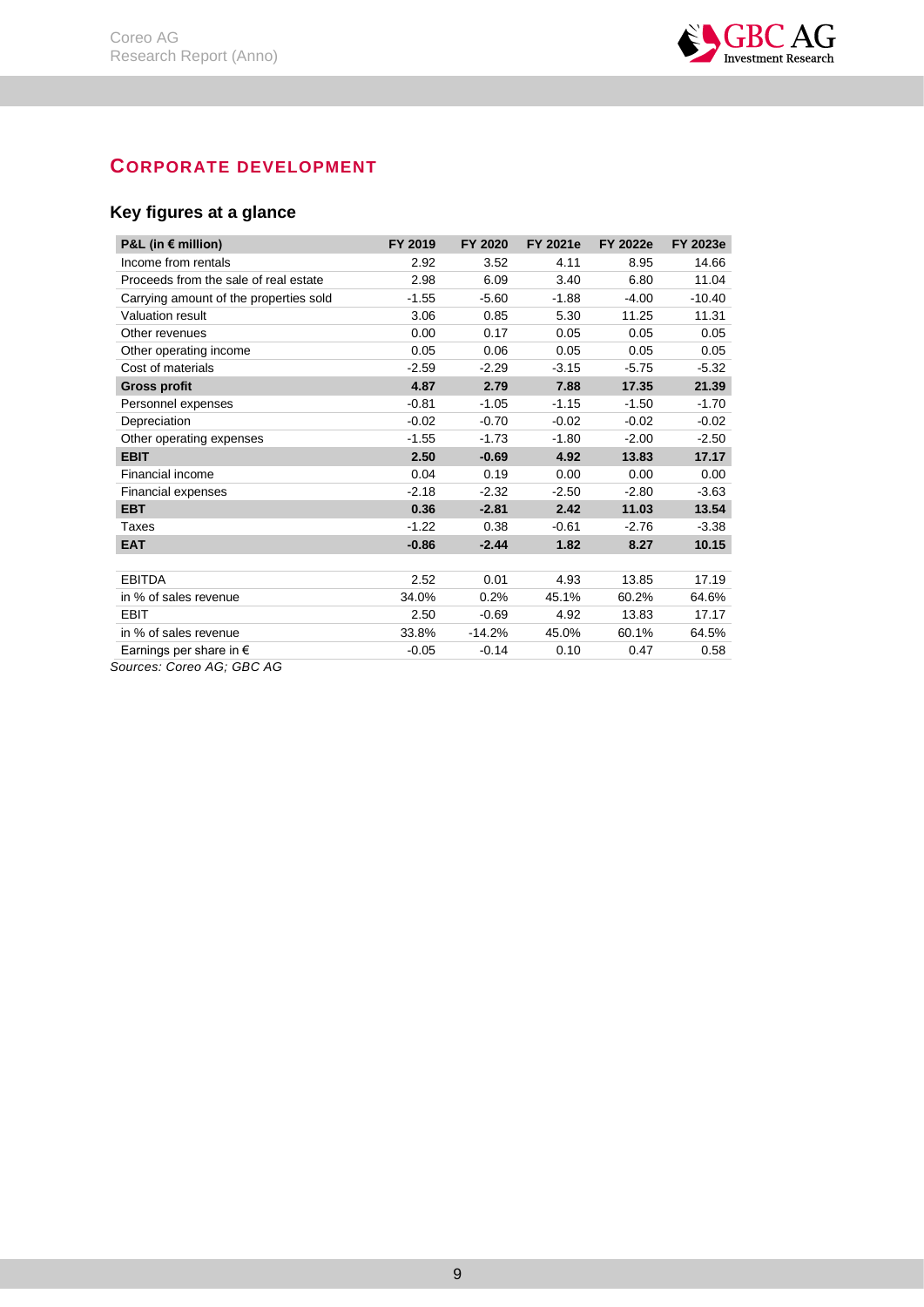

# <span id="page-10-0"></span>**Business development 2020**

| in $\epsilon$ m  | FY 2018 | FY 2019 | FY 2020 |
|------------------|---------|---------|---------|
| Rental income    | 2.16    | 2.92    | 3.52    |
| Sales proceeds   | 6.73    | 2.98    | 6.09    |
| Valuation result | 2.64    | 3.06    | 0.85    |
| EBIT             | 4.89    | 2.50    | $-0.69$ |
| After-tax result | 1.66    | $-0.86$ | $-2.44$ |

*Sources: Coreo AG; GBC AG*

# <span id="page-10-1"></span>*Earnings development 2020*

At Coreo AG, the past 2020 financial year was also marked by the corona pandemic, which made financing and transaction activities particularly difficult for the company. The postponement of the planned bond issue and the financing solution that was not implemented until the end of the financial year had a particular impact, which meant that investments could only be made to a limited extent. It was not until December 2020 that Coreo AG reached a loan agreement with a well-known investor for a total of € 23 million. Before the end of the financial year, the outstanding option bond with a volume of  $\epsilon$  15 million was repaid. Against this background, but also in view of limited access to new properties due to the pandemic, only development properties in Wiesbaden with a total area of 17,000 sqm were acquired in the 2020 financial year. In addition, the NRW portfolio acquired in 2019, with properties in Wuppertal and Bielefeld, changed its use and encumbrance as of 1 May 2020, so that the property base for generating rental income was expanded overall.

In accordance with the corporate strategy, Coreo AG's income is made up of rental income, proceeds from disposals and valuation income. Since Coreo AG's property focus is on portfolio properties with development potential, the company is currently still to be seen as a mixture of project developer and portfolio holder. The development of the portfolio properties is expected to result in write-ups recognised in profit or loss within the framework of annual expert market value appraisals.

### **Breakdown of income components (in € million)**



*Sources: Coreo AG; GBC AG*

Overall, Coreo AG's total income improved to  $\epsilon$  10.45 million (previous year:  $\epsilon$  8.96 million). The continuous expansion of the property portfolio in the past financial years led to an increase in **rental income** to € 3.52 million (previous year: € 2.92 million). This increase is largely due to the transfer of benefits and burdens of the NRW portfolio and the resulting rental income in the first half of 2020. Furthermore, an increase in rental income was achieved at the properties in Bad Köstritz, following successful renovation measures. However, this was offset by a decline in rental income from the Göttingen residential property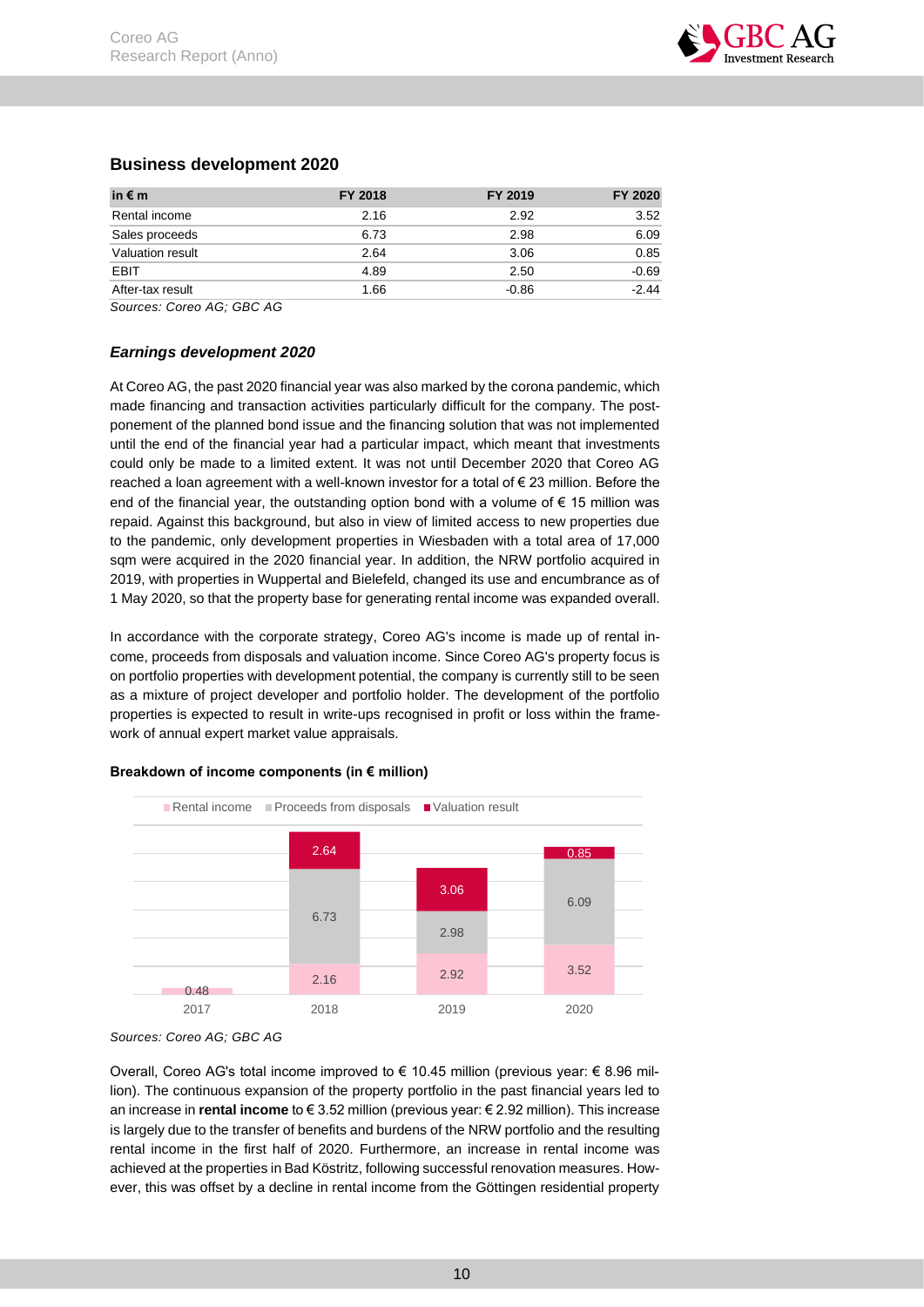

portfolio, which resulted from a scheduled partial sale and a deliberately induced vacancy in the run-up to modernisation measures.

The **sales proceeds**, which are significantly above the previous year's level, are primarily related to the sale of properties in the Göttingen portfolio. The transaction (volume: approx. € 5 million) had already taken place in the 2019 financial year, but it only had an effect on revenue in the current financial year. Consequently, a write-up to the level of the sales price was already made for these properties at the end of 2019, so that no positive contribution to earnings from this transaction was reported in the 2020 financial year.

A significant decline in the **valuation result** to €0.85 million (previous year: €3.06 million) is a consequence of the lower investment activity and the pandemic-related delay in raising development potential. In addition, there was a write-down of €0.67 million on the parts of the LEG portfolio acquired directly by Coreo AG. In addition, the valuation result was affected by the recognition of the units in Bielefeld and Wuppertal (NRW portfolio), which were only taken over shortly before the end of the year, only in the amount of the net purchase price and thus without taking into account the ancillary acquisition costs, in the amount of  $\epsilon$  -1.06 million.

## <span id="page-11-0"></span>*Earnings development 2020*

Both the lower valuation result and the sales result of  $\epsilon$ 0.49 million (previous year:  $\epsilon$ 1.43 million), which was below the previous year, had reduced EBIT to €-0.69 million (previous year: €2.50 million). As mentioned, the sale of part of the Göttingen portfolio had already made a positive contribution to earnings in 2019 and therefore no longer made an additional contribution to earnings in the past financial year, which had led to the lower sales result.



### **EBIT (in € million)**

As expected, financial expenses climbed to €2.32 million (previous year: €2.18 million), in line with the increase in the property portfolio and thus in financial liabilities. It is worth mentioning that the company only repaid the option bond with an outstanding volume of €15 million in December 2020. This warrant bond with a coupon of 10 % was replaced by taking out a 6.75 % loan, which allows interest savings to be realised.

Coreo AG reported an after-tax result of € -2.44 million (previous year: € -0.86 million). However, the write-ups of the investments held, in particular MagForce AG, are recognised below the result for the period. First and foremost, the positive share price development of MagForce AG contributed to other operating income of €1.52 million (previous year: €- 1.14 million).

*Sources: Coreo AG; GBC AG*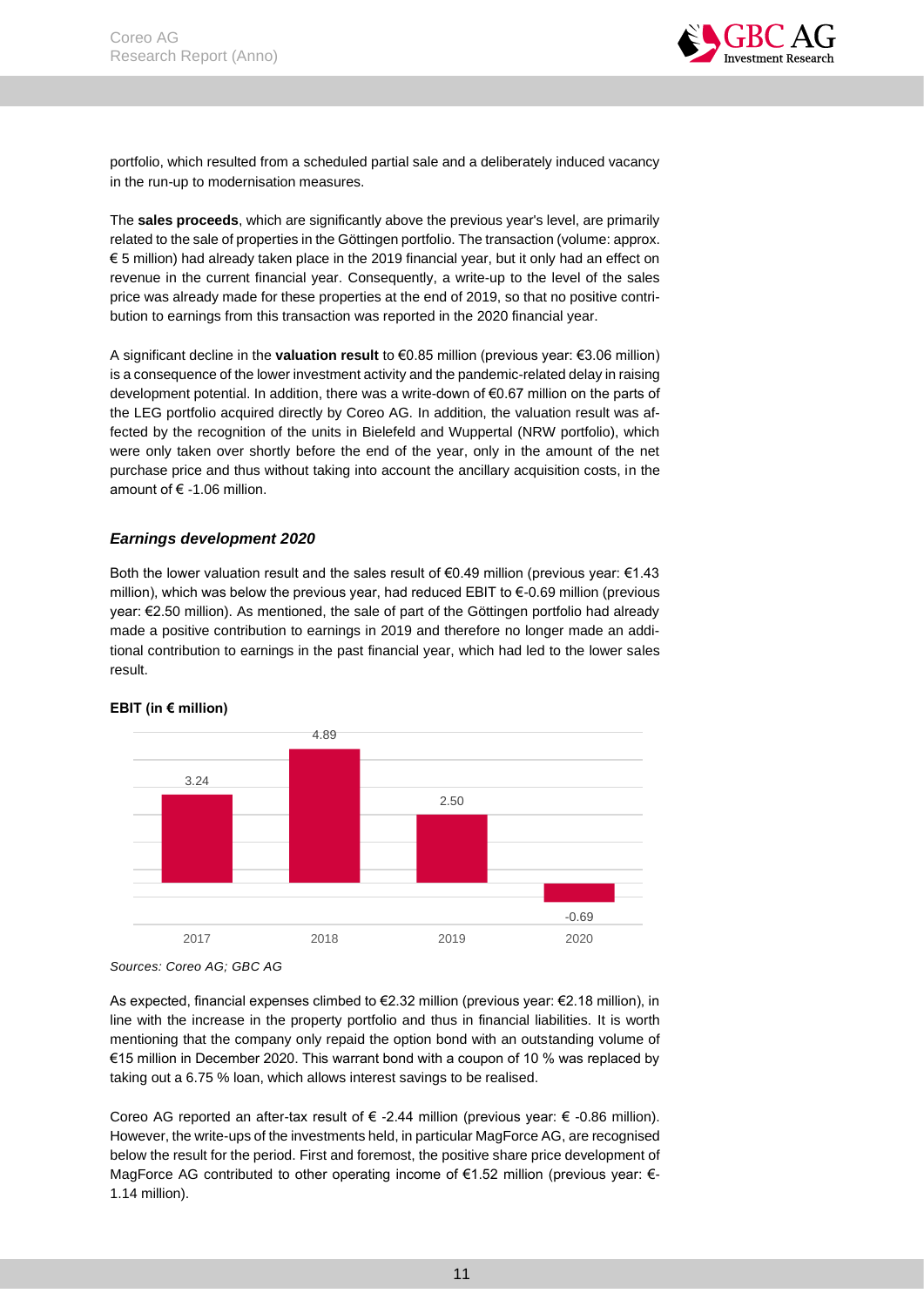| in $\notin$ m                                   | 31.12.2018 | 31.12.2019 | 31.12.2020 |
|-------------------------------------------------|------------|------------|------------|
| Equity                                          | 30.24      | 28.32      | 29.30      |
| Equity ratio                                    | 44.2%      | 42.6%      | 34.6%      |
| Object portfolio                                | 40.97      | 45.09      | 64.08      |
| interest-bearing debt                           | 35.32      | 33.96      | 51.62      |
| <b>LTV</b>                                      | 86.2%      | 75.3%      | 80.6%      |
| Financial assets (incl. JV for St Martin Tower) | 8.12       | 14.93      | 14.65      |
| Cash and cash equivalents                       | 14.03      | 5.20       | 3.28       |
| Net debt                                        | 13.17      | 13.83      | 33.69      |
| Cash flow (operating)                           | $-11.30$   | $-5.25$    | $-13.80$   |
| Cash flow (investment)                          | $-17.00$   | $-2.33$    | $-7.93$    |
| Cash flow (financing)                           | 37.47      | $-1.26$    | 19.82      |
| Sources: Coreo AG; GBC AG                       |            |            |            |

# <span id="page-12-0"></span>**Balance sheet and financial situation**

The addition of the properties in the NRW portfolio resulted in an increase in investment property of € 15.16 million to € 54.26 million (31.12.19: € 38.50 million). At the same time, property inventories increased significantly to € 8.92 million (31.12.19: € 0.71 million). In addition to one property in the Hydra portfolio, this includes the units in Lünen and Gelsenkirchen that are intended for sale. Overall, Coreo AG's property portfolio of  $\epsilon$  64.08 million (31.12.19: € 45.09 million) is significantly higher than the previous year's value and was mainly responsible for the increase in the balance sheet.

On the liabilities side, this was accompanied by an increase in liabilities. Of the interestbearing liabilities totalling € 51.62 million (31.12.19: € 33.96 million), bank liabilities make up the largest part at € 35.58 million (31.12.19: € 20.33 million). These are classic secured real estate loans. In addition, in December 2020, the company entered into a loan agreement with an interest rate of 6.75% for a total of € 23 million, of which € 16.0 million had been drawn down as at the balance sheet date. These were used to repay the outstanding 10 % interest-bearing bond with warrants ( $\in$  15.0 million). In relation, there is currently a loan-to-value (LTV) of 80.6 % (31.12.19: 74.3 %), however, the hidden reserves of the inventory properties are not included here.





*Sources: Coreo AG; GBC AG*

The balance sheet extension also explains the decline in the equity ratio to 34.6 % (31.12.19: 42.6 %). In absolute terms, equity increased slightly to € 29.30 million (31.12.19: € 28.32 million), despite the negative after-tax result. In addition to the capital increase of € 1.59 million carried out in June 2020, the change in the value of the MagForce share in particular led to an increase in equity of € 1.50 million. At this point, the planned capital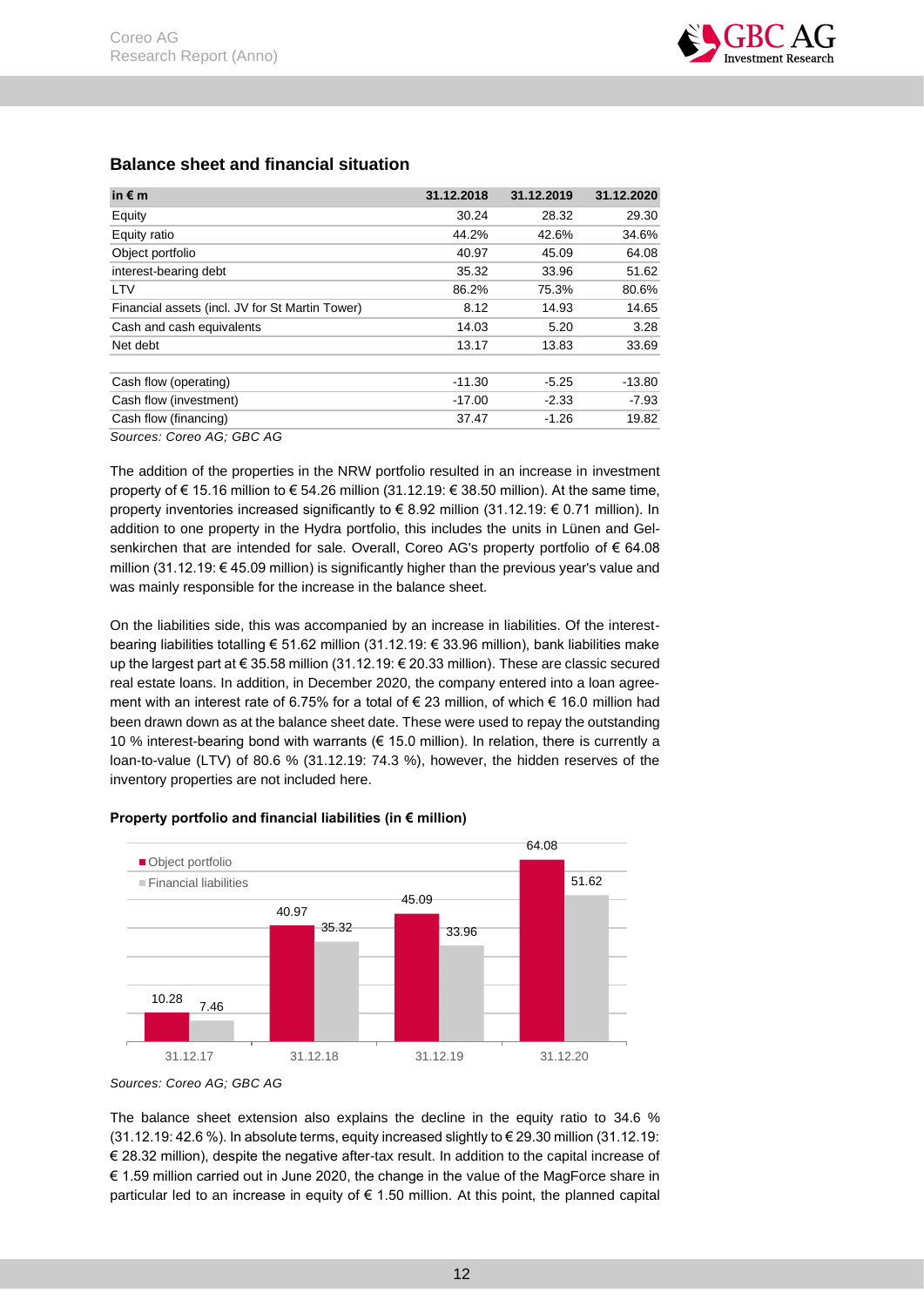

increase of at least € 5 million announced at the end of 2020 should be mentioned. This had not yet taken place as of the reporting date of 31 December 2020, so that a potential strengthening of the equity capital will still take place here.

In total, the shares and securities held by Coreo AG amounted to € 13.64 million (31.12.19: € 11.95 million) as at 31.12.2020. This also includes the 10.1% stake in Publity St. Martin Tower GmbH with a balance sheet valuation of  $\epsilon$  5.73 million. The 1.45 million MagForce shares held were used as part of the purchase price for the acquisition of the largest portfolio in the company's history, which will lead to a significant reduction in financial assets in the current financial year. In addition to this, the company had cash and cash equivalents of €3.28 million as at 31.12.2020 (31.12.19: €5.20 million), as well as outstanding loans of €7.0 million that have not yet been drawn down.



## **Equity and financial assets (in € million)**

*Sources: Coreo AG; GBC AG*

A look at the cashflow development shows that the company is currently in a growth phase. While investments in inventory properties are included in the operating cashflow, payments for existing properties are recorded in the investment cashflow. For the past financial year, Coreo reported a free cashflow of € -21.74 million (previous year: € -7.58 million). This primarily includes the purchase prices of  $€9.20$  million paid for the acquisitions in Gelsenkirchen, Lünen and Wiesbaden, which meant that the operating cashflow of €-13.80 million (€-5.25 million) was below the level of the previous year. In the investment cashflow, the inflows from the sales of the Göttingen properties are offset in particular by outflows for the NRW portfolio. The overall outflow of funds was financed primarily through borrowings and the capital increase of € 1.9 million carried out in June 2020. As a result, the financing cashflow increased to €19.82 million (previous year: €-1.26 million).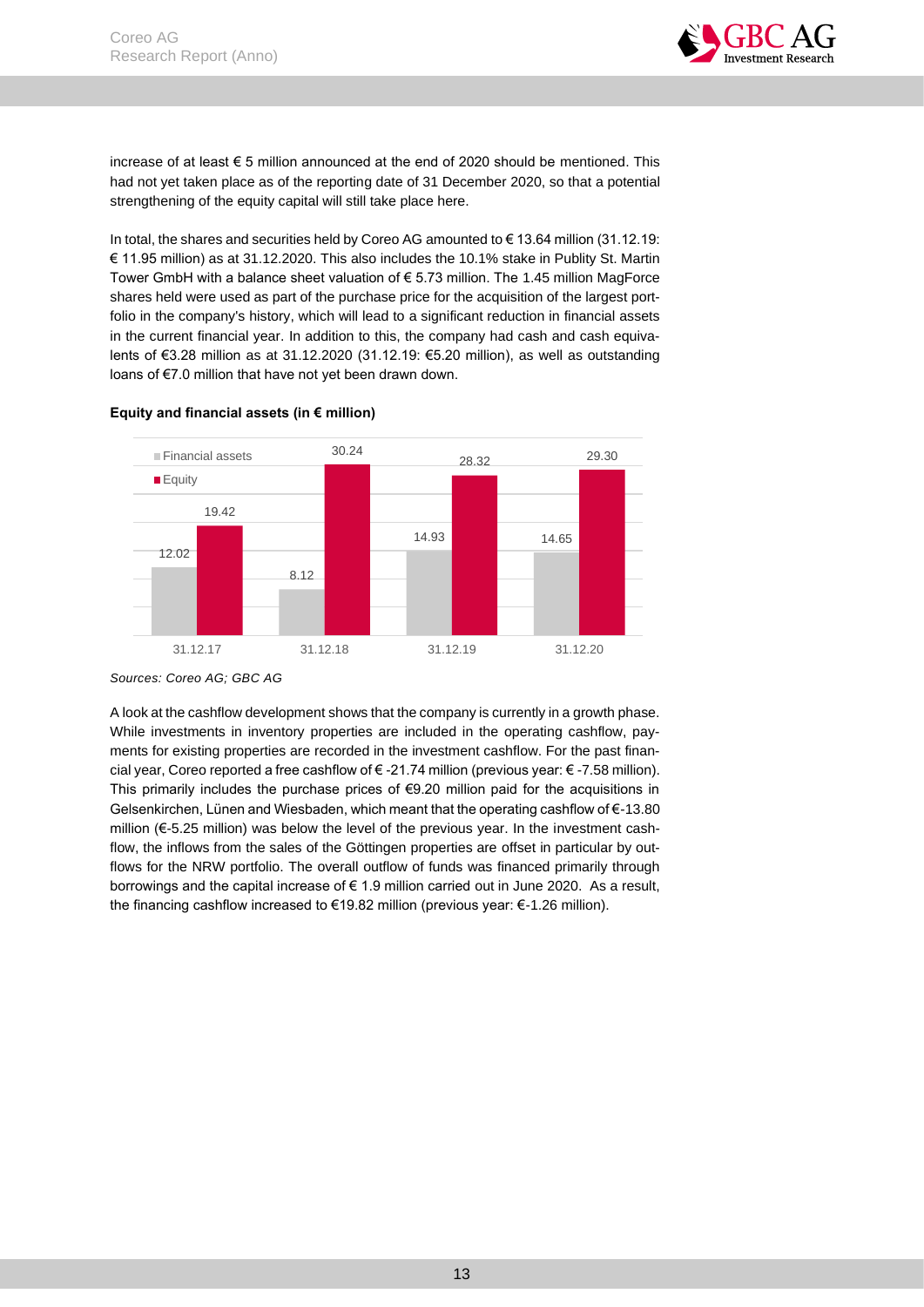

# <span id="page-14-0"></span>**FORECAST AND EVALUATION**

| in $\epsilon$ m         | FY 2020 | <b>FY 2021e</b> | <b>FY 2022e</b> | <b>FY 2023e</b> |
|-------------------------|---------|-----------------|-----------------|-----------------|
| Rental income           | 3.52    | 4.11            | 8.95            | 14.66           |
| Proceeds from disposals | 6.09    | 3.40            | 6.80            | 11.04           |
| Valuation result        | 0.85    | 5.30            | 11.25           | 11.31           |
| <b>EBIT</b>             | -0.69   | 4.92            | 13.83           | 17.17           |
| After-tax result        | $-2.44$ | 1.82            | 8.27            | 10.15           |

*Source: GBC AG*

# <span id="page-14-1"></span>**Sales forecasts 2021 - 2023**

The following turnover and earnings forecasts are based on Coreo's current property portfolio and the acquisitions already secured. In addition, we have taken into account possible further investments that should be made in the coming financial years in the course of the value-creating growth strategy named by the company itself.

With the current property portfolio, which consists of the properties in Bad Köstritz, Mannheim, Bruchsal, the residential portfolios in Göttingen and North Rhine-Westphalia as well as the commercial properties of the Hydra portfolio, the annual achievable rental income amounts to a total of  $\epsilon$  3.21 million. In the coming financial year, an increase in rental income should be realised, particularly against the background of revenue increases within the Hydra portfolio. For example, the Kiel property was handed over to a hotel operator on a long-term basis in the current financial year. In addition, it is planned to hand over the property areas in Wetzlar and Frankfurt that have not yet been let to a long-term tenant.

In addition, the rental income for the current financial year 2021 should reflect the addition of the production sites acquired from a German automotive supplier and the administrative headquarters from August onwards. With annual rental income of more than € 0.70 million, the proportional rental income in 2021 thus amounts to around  $\epsilon$  0.3 million. Since the rental income will be received for the entire year in the coming financial year 2022, there will then be a corresponding positive base effect. The second portfolio acquisition reported in this financial year - the largest in the company's history - will only contribute to Group revenue from the coming financial year 2022 onwards when the transaction is expected to be completed (transfer of benefits and burdens). We expect the portfolio to be acquired from mid-2022 onwards, which means that annual rental income of initially around  $\epsilon$  3.8 million will be added from this point onwards. A gradual increase should be achieved as early as 2023 with the active letting of the vacant spaces (vacancy rate: approx. 77 %).

As a further aspect of earnings development, we have taken into account the possible proceeds from disposals. After proceeds from disposals were generated primarily from the sale of properties in the Göttingen portfolio in the past financial year 2020, sales are likely to be made in the coming financial years, particularly in the NRW portfolio, in addition to expected smaller partial sales of the Göttingen portfolio. Around 25% of the total portfolio (properties in Lünen and Gelsenkirchen) is earmarked for sale. Significant sales proceeds should be generated here, particularly in the 2022 and 2023 financial years.

The valuation result reflects the investments made in the existing portfolio and the asset management performance as the third revenue component. These have the effect of increasing rental income and thus the fair property market value. A significant component of the valuation income is likely to be the most recently acquired portfolio. According to the company, approximately  $\epsilon$  4 million will be invested in modernisation and conversion over the next three to five years.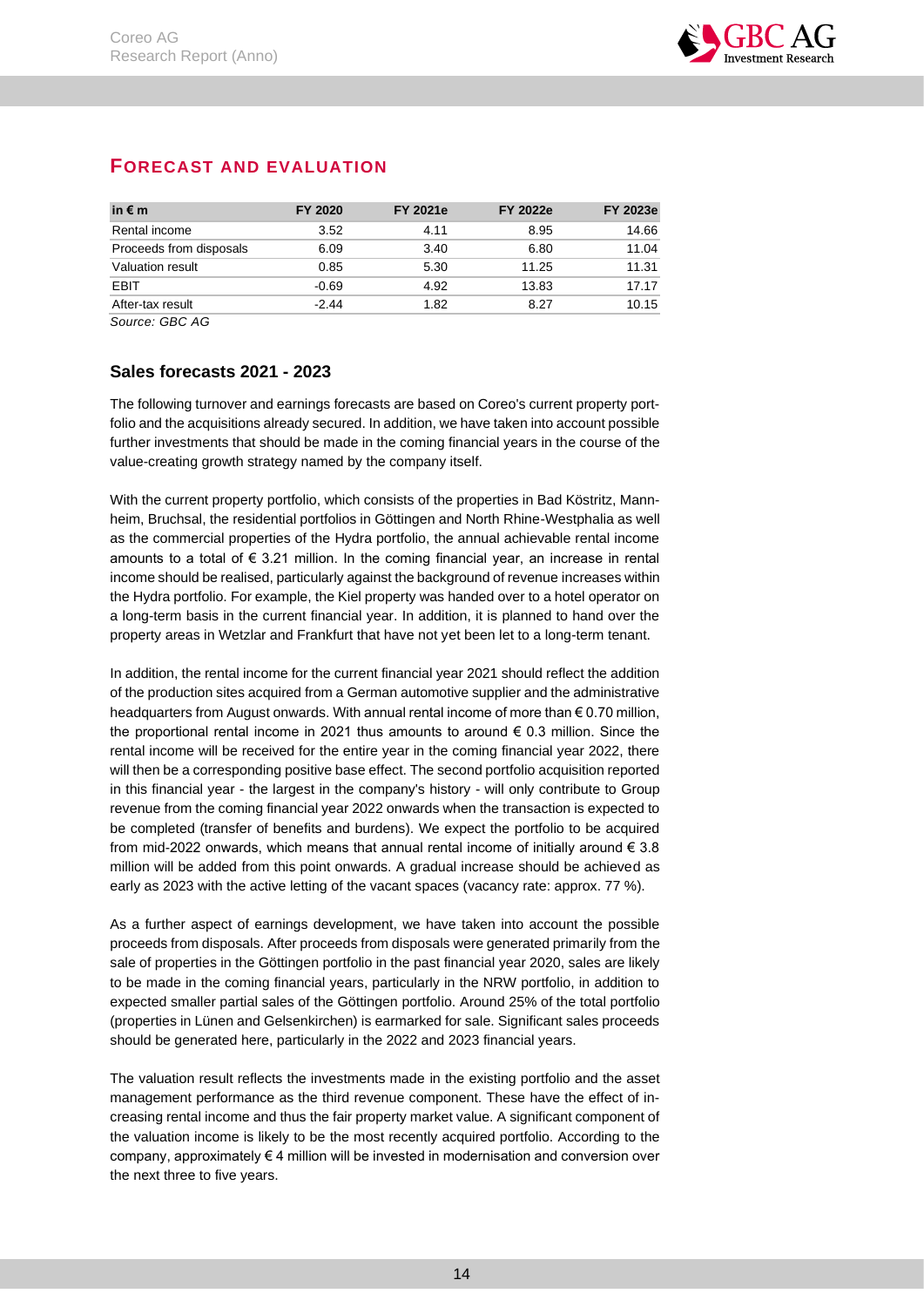

In addition, Coreo should make significant new investments in the coming financial years in line with its communicated value-creating growth strategy, which we have also included in our forecasts. According to long-term investment planning, we believe it should be possible to expand the total residential and commercial property portfolio to  $\epsilon$  400 - 500 million in the next four to five years. The current property assets plus the acquisitions already made amount to more than  $\epsilon$  100 million. On this basis, the company would have to report annual new investments and write-ups of approximately  $\epsilon$  60 million ( $\epsilon$  400 million in five years) in the coming financial years. In our forecasts, we take a more conservative approach and anticipate a total new investment volume of € 110 million for the period 2021 to 2023 that exceeds the current property portfolio plus acquisitions already made. For the possible property acquisitions, whose additions we have distributed over the current and the next two financial years, we are orienting ourselves with regard to property size, multiples, etc. to the investments made by Coreo to date. We continue to assume that the new investments will enable both a significant increase in rental income and the realisation of hidden reserves. At the same time, we believe that this should also lead to regular partial sales of non-strategic portfolio components.



### **Sales forecasts (in € million)**

Altogether, total income is expected to increase to €12.81 million in 2021 (2020: €10.45 million). We assume that the re-letting of the properties in the Hydra portfolio will lead to an increase in valuation income, which should offset the lower proceeds from disposals. From the coming 2022 financial year, the new acquisitions already made and the further investments we are assuming should lead to a jump in rental income. According to our estimates, rental income will become the most important revenue component from 2023 onwards.

The cost of materials, as the largest cost item, primarily contains the non-apportionable ancillary costs and should thus behave linearly to the turnover, assuming the same ratio between residential and commercial properties. In addition, the company should benefit from a declining trend in the cost ratio in the overhead area. We forecast an EBIT margin that stabilises above 50 %:

*Source: GBC AG*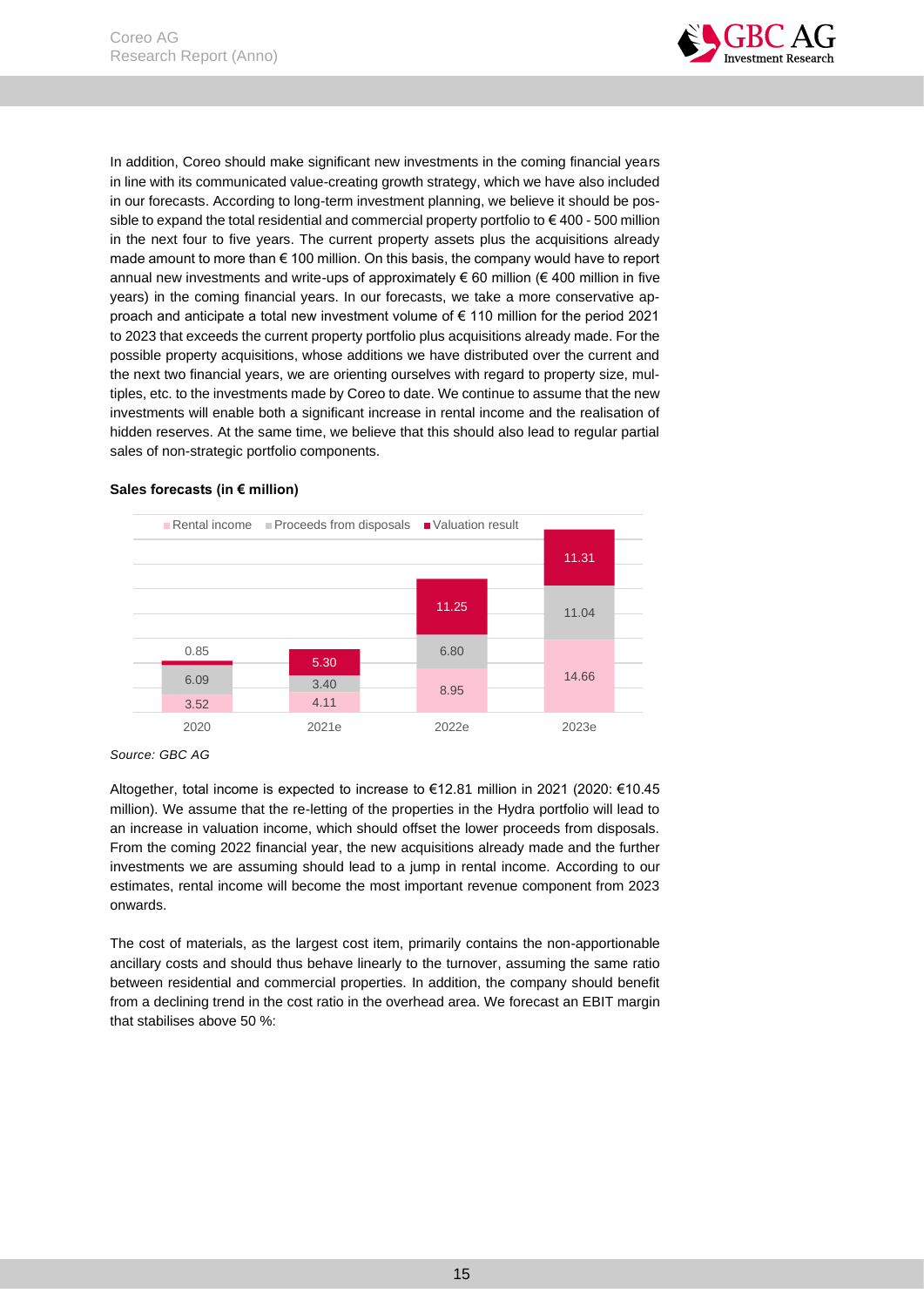

**EBIT (in € million)**



*Source: GBC AG*

Based on our EBIT forecast, the after-tax result should reach a clearly positive level in the coming financial years. This also includes the investment-related increase in financial expenses, for which we assume a liability ratio of 75 %. Overall, however, the company should benefit from a gradual improvement in financial conditions. This is evidenced, for example, by the repayment of the warrant bond, which was refinanced by the corporate bond issued in December. This replaced a coupon of 10.0 % with a coupon of 6.75 %.

## **After-tax result and financial expenses (in € million)**



*Source: GBC AG*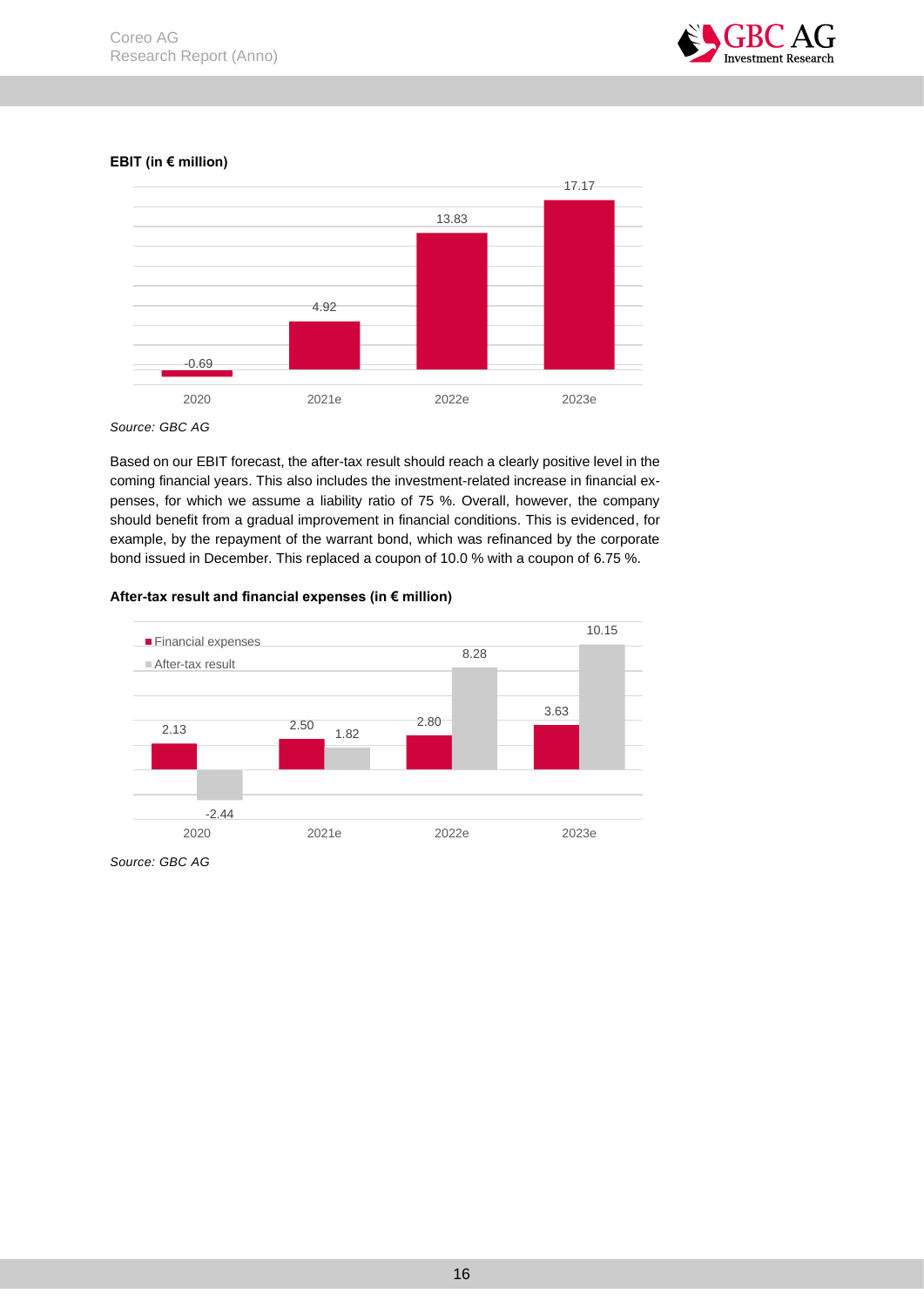

# <span id="page-17-0"></span>**Evaluation**

# <span id="page-17-1"></span>*Model assumptions*

Coreo AG was valued by us using a three-stage DCF model. Starting with the concrete estimates for the years 2021 to 2023 in phase 1, the forecast is made from 2024 to 2028 in the second phase by applying value drivers. We expect increases in turnover of 3.5 %. We have assumed a target EBITDA margin of 64.2%. We have taken the tax rate into account at 25.0% in phase 2. In the third phase, a residual value is also determined after the end of the forecast horizon using the perpetual annuity. In the terminal value we assume a growth rate of 2.0%.

# <span id="page-17-2"></span>*Determination of the cost of capital*

The weighted average cost of capital (WACC) of Coreo AG is calculated from the cost of equity and the cost of debt. To determine the cost of equity, the fair market premium, the company-specific beta and the risk-free interest rate must be determined.

The risk-free interest rate is derived from current yield curves for risk-free bonds in accordance with the recommendations of the Fachausschuss für Unternehmensbewertungen und Betriebswirtschaft (FAUB) of the IDW. The basis for this is the zero bond interest rates published by the Deutsche Bundesbank according to the Svensson method. To smooth short-term market fluctuations, the average yields of the previous three months are used and the result rounded to 0.25 basis points. **The currently used value of the risk-free interest rate is 0.25%, which is the minimum value we currently set for our model.**

We set the historical market premium of 5.50% as a reasonable expectation of a market premium. This is supported by historical analyses of stock market returns. The market premium reflects the percentage by which the equity market is expected to yield better than low-risk government bonds.

According to the GBC estimation method, a beta of 1.36 is currently determined.

Using the assumptions made, we calculate a cost of equity of 7.71% (beta multiplied by risk premium plus risk-free interest rate). Since we assume a sustainable weighting of the cost of equity of 60%, the weighted average cost of capital (WACC) is 6.44%.

# <span id="page-17-3"></span>*Valuation result*

The discounting of future cash flows is based on the entity approach. The **resulting fair value per share at the end of the 2022 financial year corresponds to a target price of € 2.60.**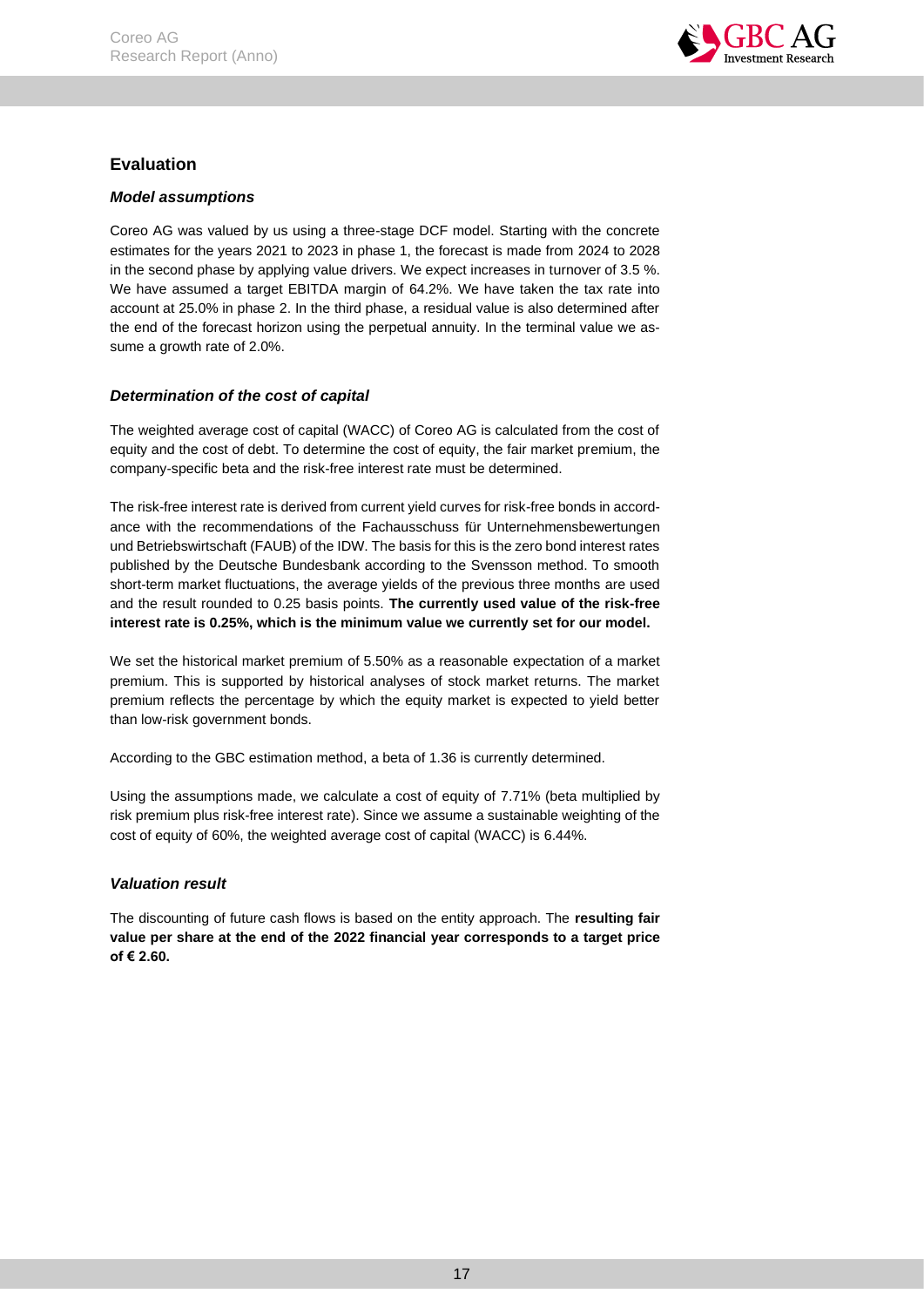

# <span id="page-18-0"></span>**DCF model**

# **Coreo AG - Discounted Cashflow (DCF) model**

#### **Value driver used in the DCF-model´s estimate phase:**

| consistency - phase          |         | final - phase                        |       |
|------------------------------|---------|--------------------------------------|-------|
|                              |         |                                      |       |
| Revenue growth               | 3.5%    | Perpetual growth rate                | 2.0%  |
| EBITDA-margin                | 64.6%   | Perpetual EBITA margin               | 64.2% |
| Depreciation on fixed assets | $0.0\%$ | Effective tax rate in terminal value | 25.0% |
| Working capital to sales     | 28.0%   |                                      |       |

| final - phase                        |       |
|--------------------------------------|-------|
|                                      |       |
| Perpetual growth rate                | 2.0%  |
| Perpetual EBITA margin               | 64.2% |
| Effective tax rate in terminal value | 25.0% |

# **Three-phase DCF - model:**

| Phase                         | estimate      |               |               | consistency   |               |               |               |               | final  |
|-------------------------------|---------------|---------------|---------------|---------------|---------------|---------------|---------------|---------------|--------|
| in mEUR                       | <b>FY 21e</b> | <b>FY 22e</b> | <b>FY 23e</b> | <b>FY 24e</b> | <b>FY 25e</b> | <b>FY 26e</b> | <b>FY 27e</b> | <b>FY 28e</b> | TV     |
| Revenue (RE)                  | 10.93         | 23.00         | 26.61         | 27.54         | 28.51         | 29.50         | 30.54         | 31.61         |        |
| Revenue change                | 125.4%        | 110.4%        | 15.7%         | 3.5%          | 3.5%          | 3.5%          | 3.5%          | 3.5%          | 2.0%   |
| Revenue to fixed assets       | 0.09          | 0.14          | 0.12          | 0.13          | 0.13          | 0.13          | 0.14          | 0.14          |        |
| <b>EBITDA</b>                 | 4.93          | 13.85         | 17.19         | 17.79         | 18.41         | 19.06         | 19.72         | 20.41         |        |
| EBITDA-margin                 | 45.1%         | 60.2%         | 64.6%         | 64.6%         | 64.6%         | 64.6%         | 64.6%         | 64.6%         |        |
| <b>EBITA</b>                  | 4.92          | 13.83         | 17.17         | 17.77         | 18.39         | 19.04         | 19.70         | 20.39         |        |
| EBITA-margin                  | 45.0%         | 60.1%         | 64.5%         | 64.5%         | 64.5%         | 64.5%         | 64.5%         | 64.5%         | 64.2%  |
| Taxes on EBITA                | $-1.23$       | $-3.46$       | $-4.29$       | $-4.44$       | $-4.60$       | $-4.76$       | $-4.93$       | $-5.10$       |        |
| Tax rate                      | 25.0%         | 25.0%         | 25.0%         | 25.0%         | 25.0%         | 25.0%         | 25.0%         | 25.0%         | 25.0%  |
| EBI (NOPLAT)                  | 3.69          | 10.37         | 12.88         | 13.33         | 13.79         | 14.28         | 14.78         | 15.29         |        |
| Return on Capital             | 5.8%          | 7.9%          | 7.3%          | 5.9%          | 6.1%          | 6.3%          | 6.4%          | 6.6%          | 6.6%   |
|                               |               |               |               |               |               |               |               |               |        |
| Working Capital (WC)          | 7.00          | 7.50          | 8.00          | 7.71          | 7.98          | 8.26          | 8.55          | 8.85          |        |
| WC to sales                   | 64.0%         | 32.6%         | 30.1%         | 28.0%         | 28.0%         | 28.0%         | 28.0%         | 28.0%         |        |
| Investment in WC              | 2.70          | $-0.50$       | $-0.50$       | 0.29          | $-0.27$       | $-0.28$       | $-0.29$       | $-0.30$       |        |
| Operating fixed assets (OFA)  | 124.01        | 170.06        | 217.37        | 218.87        | 220.37        | 221.87        | 223.37        | 224.87        |        |
| Depreciation on OFA           | $-0.02$       | $-0.02$       | $-0.02$       | $-0.02$       | $-0.02$       | $-0.02$       | $-0.02$       | $-0.02$       |        |
| Depreciation to OFA           | 0.0%          | 0.0%          | 0.0%          | 0.0%          | 0.0%          | 0.0%          | 0.0%          | 0.0%          |        |
| <b>CAPEX</b>                  | $-69.72$      | $-46.07$      | $-47.33$      | $-1.52$       | $-1.52$       | $-1.52$       | $-1.52$       | $-1.52$       |        |
| Capital Employed              | 131.01        | 177.56        | 225.37        | 226.58        | 228.35        | 230.13        | 231.92        | 233.72        |        |
|                               |               |               |               |               |               |               |               |               |        |
| <b>EBITDA</b>                 | 4.93          | 13.85         | 17.19         | 17.79         | 18.41         | 19.06         | 19.72         | 20.41         |        |
| Taxes on EBITA                | $-1.23$       | $-3.46$       | $-4.29$       | $-4.44$       | $-4.60$       | $-4.76$       | $-4.93$       | $-5.10$       |        |
| <b>Total Investment</b>       | $-67.01$      | $-46.57$      | $-47.83$      | $-1.23$       | $-1.79$       | $-1.80$       | $-1.81$       | $-1.82$       |        |
| <b>Investment in OFA</b>      | $-69.72$      | $-46.07$      | $-47.33$      | $-1.52$       | $-1.52$       | $-1.52$       | $-1.52$       | $-1.52$       |        |
| Investment in WC              | 2.70          | $-0.50$       | $-0.50$       | 0.29          | $-0.27$       | $-0.28$       | $-0.29$       | $-0.30$       |        |
| <b>Investment in Goodwill</b> | 0.00          | 0.00          | 0.00          | 0.00          | 0.00          | 0.00          | 0.00          | 0.00          |        |
| <b>Free Cashflows</b>         | $-63.31$      | $-36.17$      | $-34.93$      | 12.11         | 12.02         | 12.50         | 12.99         | 13.50         | 244.18 |

| Value operating business (due date)       | 139.14   | 184.27  | <b>Cost of Capital:</b> |       |
|-------------------------------------------|----------|---------|-------------------------|-------|
| Net present value explicit free Cashflows | $-18.61$ | 16.37   |                         |       |
| Net present value of terminal value       | 157.75   | 167.91  | Risk free rate          | 0.3%  |
| Net debt                                  | 99.49    | 138.47  | Market risk premium     | 5.5%  |
| Value of equity                           | 39.64    | 45.81   | Beta                    | 1.36  |
| Minority interests                        | $-0.14$  | $-0.17$ | Cost of equity          | 7.7%  |
| Value of share capital                    | 39.50    | 45.64   | Target weight           | 60.0% |
| Outstanding shares in m                   | 17.54    | 17.54   | Cost of debt            | 5.2%  |
| Fair value per share in $\epsilon$        | 2.25     | 2.60    | Target weight           | 40.0% |

|         |      |      |      | <b>WACC</b> |      |      |
|---------|------|------|------|-------------|------|------|
| Capital |      | 5.8% | 6.1% | 6.4%        | 6.7% | 7.0% |
|         | 6.1% | 3.25 | 2.35 | 1.57        | 0.90 | 0.30 |
| 둥       | 6.4% | 3.86 | 2.91 | 2.09        | 1.37 | 0.74 |
|         | 6.6% | 4.48 | 3.47 | 2.60        | 1.85 | 1.18 |
| Return  | 6.9% | 5.10 | 4.03 | 3.12        | 2.32 | 1.62 |
|         | 7.1% | 5.71 | 4.60 | 3.63        | 2.80 | 2.06 |

## **Value of Capital:**

| Risk free rate      | 0.3%  |
|---------------------|-------|
| Market risk premium | 5.5%  |
| Beta                | 1.36  |
| Cost of equity      | 7.7%  |
| Target weight       | 60.0% |
| Cost of debt        | 5.2%  |
| Target weight       | 40.0% |
| Taxshield           | 12.9% |
|                     |       |

WACC **6.4%**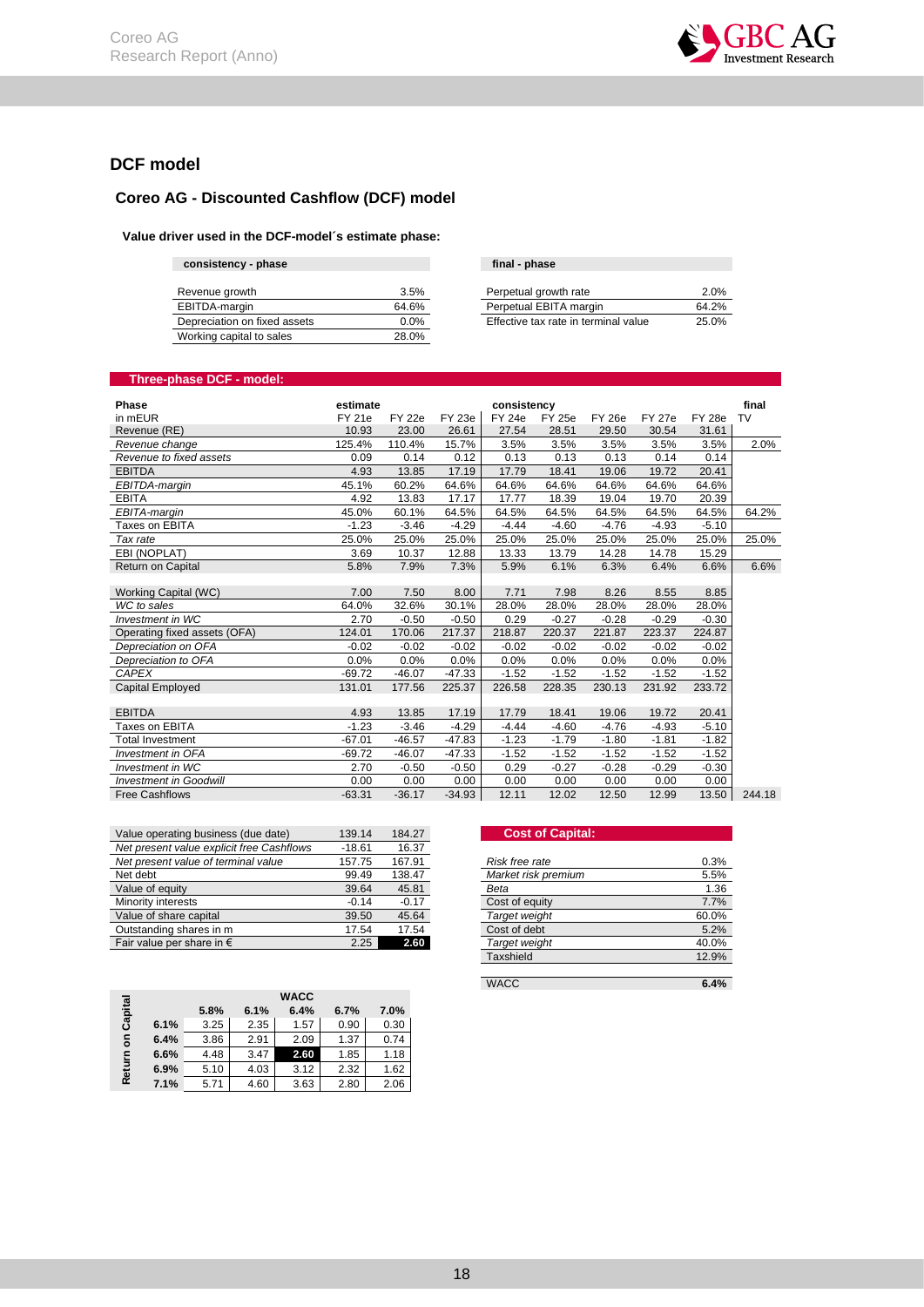

# <span id="page-19-1"></span>**APPENDIX**

# <span id="page-19-0"></span>**I.**

## **Research under MiFID II**

1. There is a contract between the research company GBC AG and the issuer regarding the independent preparation and publication of this research report on the issuer. GBC AG is remunerated for this by the issuer.

2. The research report is simultaneously made available to all interested investment services companies.

## **II.**

## **Section 1 Disclaimer and exclusion of liability**

This document is intended solely for information purposes. All data and information in this study come from sources that GBC regards as reliable. In addition, the authors have taken every care to ensure that the facts and opinions presented here are appropriate and accurate. Nevertheless, no guarantee or liability can be accepted for their correctness – whether explicitly or implicitly, In addition, all information may be incomplete or summarised. Neither GBC nor the individual authors accept liability for any damage which may arise as the result of using this document or its contents, or in any other way in this connection.

We would also point out that this document does not constitute an invitation to subscribe to nor to purchase any securities and must not be interpreted in this way. Nor may it nor any part of it be used as the basis for a binding contract of any kind whatsoever. or be cited as a reliable source in this context. Any decision relating to the probable offer for sale of securities for the company or companies discussed in this publication should be taken solely on the basis of information in the prospectuses or offer documents which are issued in relation to any such offer.

GBC does not provide any guarantee that the indicated returns or stated target prices will be achieved. Changes to the relevant assumptions on which this document is based can have a material impact on the targeted returns. Income from investments is subject to fluctuations. Investment decisions should always be made with the assistance of an investment advisor. This document cannot replace the role of an advisor.

### Sale outside the Federal Republic of Germany:

This publication, if sold in the UK, may only be made available to those persons who, in the meaning of the Financial Services Act 1986 are authorised and exempt, or persons as defined in section 9 (3) of the Financial Services Act 1986 (Investment Advertisement) (Exemptions) Decree 1988 (amended version) and must not be transmitted directly or indirectly to other persons or groups of persons.

Neither this document nor any copy of it may be taken into, transferred to or distributed within the United States of America or its territories and possessions. The distribution of this document in Canada, Japan or other jurisdictions may be restricted by law, and persons who come into possession of this publication should find out about any such restrictions and respect them. Any failure to respect these restrictions may represent a breach of the US, Canadian or Japanese securities laws or laws governing another jurisdiction.

By accepting this document you accept all disclaimers of liability and the restrictions cited above.

You can find the details of this disclaimer/exclusion of liability at: **[http://www,gbc-ag,de/de/Disclaimer](http://www.gbc-ag.de/de/Disclaimer.htm)**

### **Legal information and disclosures as required by section 85 of Securities Trading Act (WpHG) and Financial Analysis Directive (FinAnV)**

This information can also be found on the internet at the following address: **http://www,gbc-ag,de/de/Offenlegung,htm**

### **Section 2 (I) Updates**

A detailed update of the present analysis/analyses at any fixed date has not been planned at the current time. GBC AG reserves the right to update the analysis without prior notice.

### **Section 2 (II) Recommendation/ Classifications/ Rating**

Since 1/7/2006 GBC AG has used a 3-level absolute share rating system. Since 1/7/2007 these ratings relate to a time horizon of a minimum of 6 to a maximum of 18 months. Previously the ratings related to a time horizon of up to 12 months. When the analysis is published, the investment recommendations are defined based on the categories described below, including reference to the expected returns. Temporary price fluctuations outside of these ranges do not automatically lead to a change in classification, but can result in a revision of the original recommendation.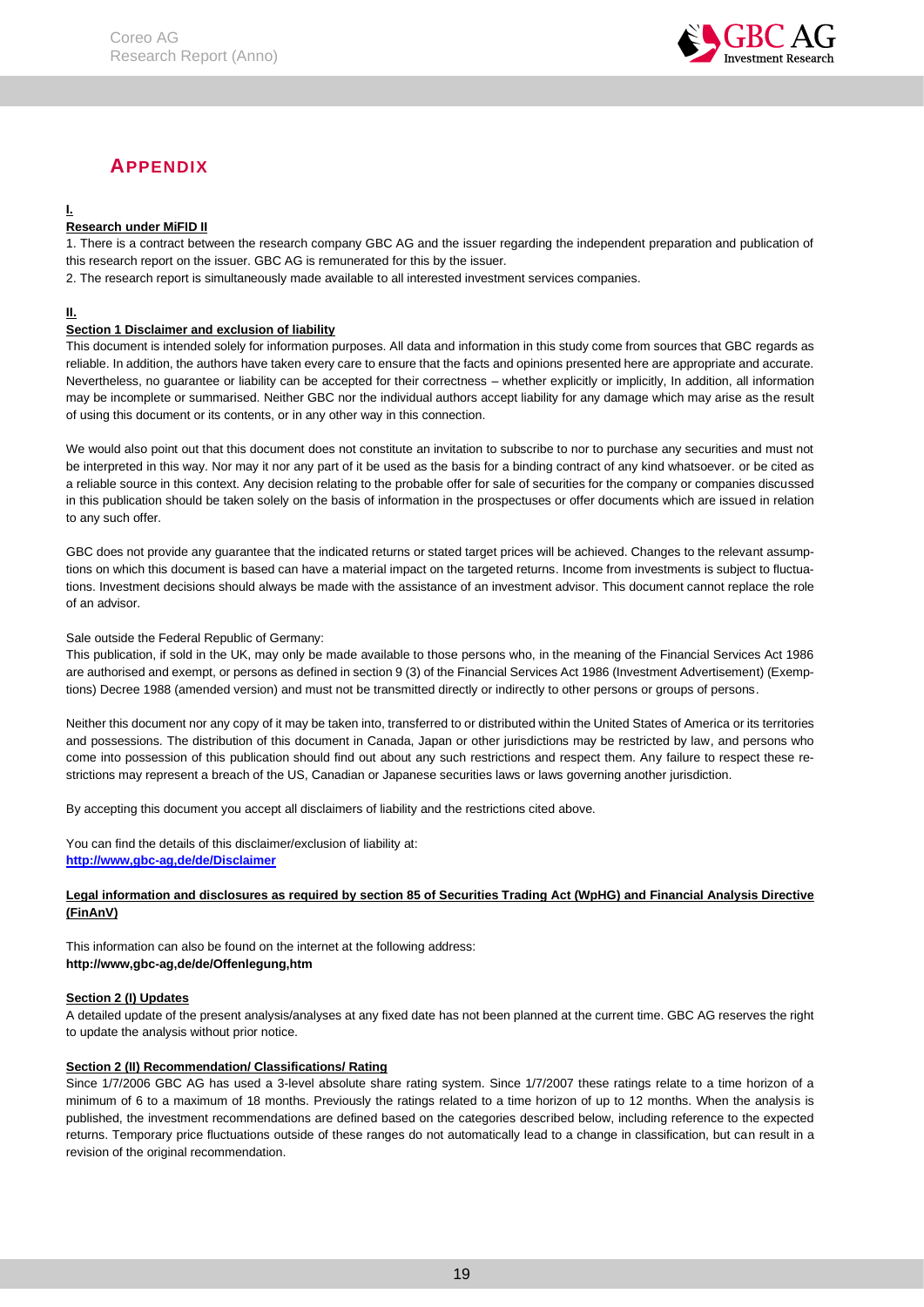

#### **The recommendations/ classifications/ ratings are linked to the following expectations:**

| BUY         | The expected return, based on the derived target price, incl. dividend payments within the<br>relevant time horizon is $\geq$ + 10%.             |
|-------------|--------------------------------------------------------------------------------------------------------------------------------------------------|
| <b>HOLD</b> | The expected return, based on the derived target price, incl. dividend payments within the<br>relevant time horizon is $> -10\%$ and $< +10\%$ . |
| <b>SELL</b> | The expected return, based on the calculated target price, incl. dividend payments within<br>the relevant time horizon, is $\epsilon$ = - 10%.   |

GBC AG's target prices are determined using the fair value per share, derived using generally recognised and widely used methods of fundamental analysis, such as the DCF process, peer-group benchmarking and/or the sum-of-the-parts process. This is done by including fundamental factors such as e.g. share splits, capital reductions, capital increases, M&A activities, share buybacks, etc.

#### **Section 2 (III) Past recommendations**

Past recommendations by GBC on the current analysis/analyses can be found on the internet at the following address: [http://www.gbc-ag.de/de/Offenlegung](http://www.gbc-ag.de/de/Offenlegung.htm)

#### **Section 2 (IV) Information basis**

For the creation of the present analysis/analyses publicly available information was used about the issuer(s) (where available, the last three published annual and quarterly reports, ad hoc announcements, press releases, share prospectuses, company presentations, etc.) which GBC believes to be reliable. In addition, discussions were held with the management of the company/companies involved, for the creation of this analysis/these analyses, in order to review in more detail the information relating to business trends.

#### **Section 2 (V) 1, Conflicts of interest as defined in section 85 of the Securities Trading Act (WpHG)**

GBC AG and the analysts concerned hereby declare that the following potential conflicts of interest exist for the company/companies described, at the time of this publication, and in so doing meet the requirements of section 85 of the Securities Trading Act (WpHG). A detailed explanation of potential conflicts of interest is also listed in the catalogue of potential conflicts of interest under section 2 (V) 2.

#### **In relation to the security or financial instrument discussed in this analysis the following possible conflict of interest exists: (4,5a,5b,6a,11)**

### **section 2 (V) 2, Catalogue of potential conflicts of interest**

(1) At the time of publication, GBC AG or a legal entity affiliated with it holds shares or other financial instruments in the company analysed or the financial instrument or financial product analysed.

(2) This company holds over 3% of the shares in GBC AG or a legal person connected to them.

(3) GBC AG or a legal person connected to them is a market maker or designated sponsor for the financial instruments of this company.

(4) GBC AG or a legal person connected to them has, over the previous 12 months, organised or played a leading role in the public issue of financial instruments for this company.

(5) a) GBC AG or a legal entity affiliated with it has concluded an agreement with this company or issuer of the analysed financial instrument in the previous 12 months on the preparation of research reports for a fee. Under this agreement, the draft financial analysis (excluding the valuation section) was made available to the issuer prior to publication.

(5) b) After receiving valid amendments by the analysed company or issuer, the draft of this analysis was changed.

(6) a) GBC AG or a legal entity affiliated with it has concluded an agreement with a third party in the previous 12 months on the preparation of research reports on this company or financial instrument for a fee. Under this agreement, the third party and/or company and/or issuer of the financial instrument has been given access to the draft analysis (excluding the valuation section) prior to publication.

(6) b) After receiving valid amendments by the third party or issuer, the draft of this analysis was changed.

(7) The analyst responsible for this report holds shares or other financial instruments of this company at the time of publication.

(8) The analyst responsible for this company is a member of the company's Executive Board or Supervisory Board.

(9) The analyst responsible for this report received or purchased shares in the company analysed by said analyst, prior to the time of publication.

(10) GBC or a related legal party has closed an agreement with the underlying company regarding consulting services during the previous 12 months.

(11) GBC or a related legal party has a significant financial interest in the analysed company, for example to get mandated by the analysed company or to provide any kind of services (such as the organization of fairs, roundtables, road shows, etc.).

(12) At the time of the financial analysis, the analysed company is in a financial instrument or financial product (e.g. certificate, fund, etc.) managed or advised by GBC AG or its affiliated legal entity.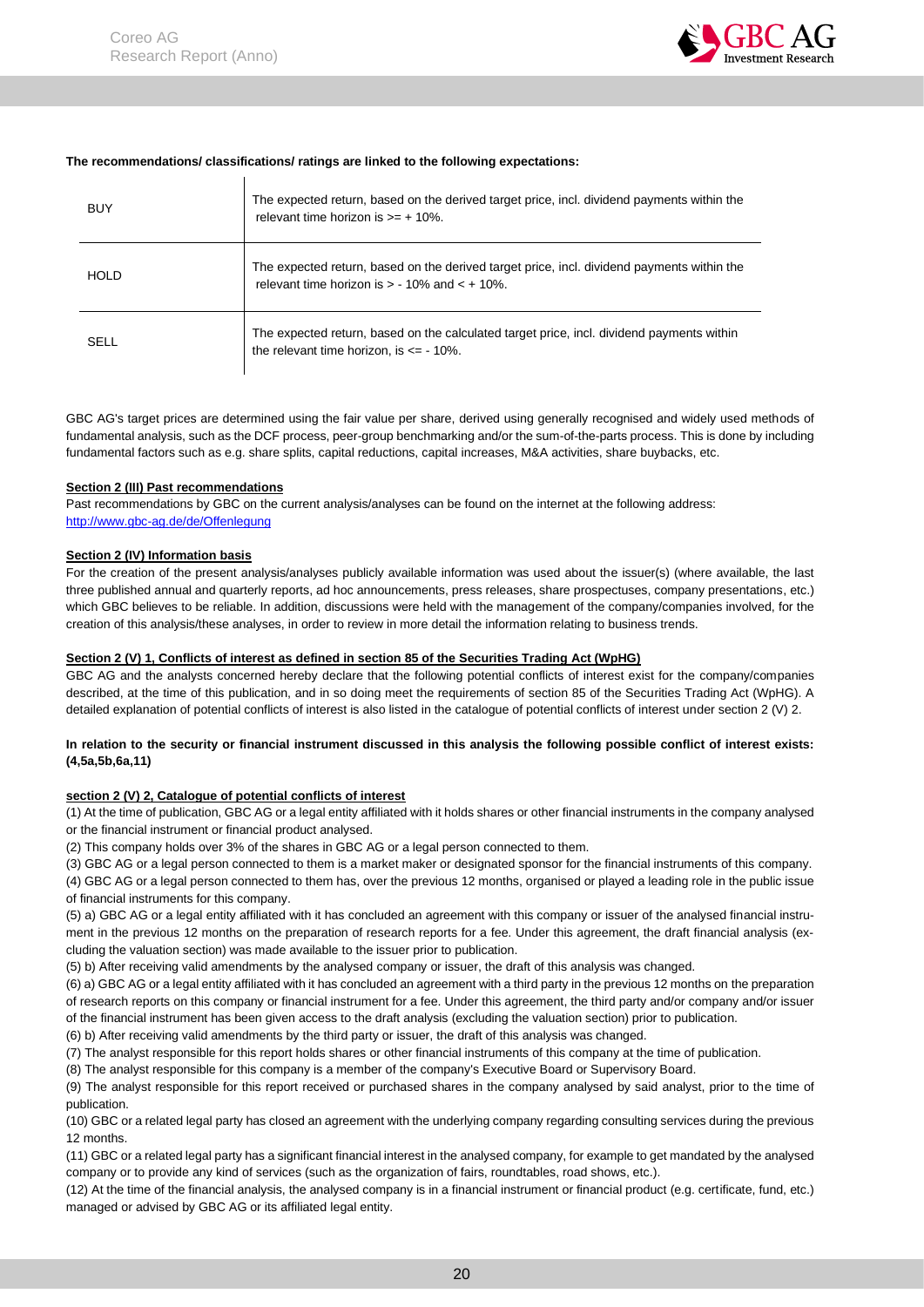

### **Section 2 (V) 3, Compliance**

GBC has defined internal regulatory measures in order to prevent potential conflicts of interest arising or, where they do exist, to declare them publicly. Responsibility for the enforcement of these regulations rests with the current Compliance Officer, Karin Jägg, Email: jaegg@gbc-ag.de

#### **Section 2 (VI) Responsibility for report**

The company responsible for the creation of this/these analysis/analyses is GBC AG, with registered office in Augsburg, which is registered as a research institute with the responsible supervisory authority (Federal Financial Supervisory Authority or BaFin Marie-Curie-Str. 24- 28, 60439 Frankfurt, Germany).

GBC AG is currently represented by its board members Manuel Hölzle (Chairman) and Jörg Grunwald.

The analysts responsible for this analysis are: **Cosmin Filker, Dipl. Betriebswirt (FH), Vice Head of Research Marcel Goldmann, M.Sc., Financial Analyst**

Other person involved: **Manuel Hölzle, Dipl. Kaufmann, Head of Research**

## **Section 3 Copyright**

This document is protected by copyright. It is made available to you solely for your information and may not be reproduced or distributed to any other person. Any use of this document outside the limits of copyright law shall, in principle, require the consent of GBC or of the relevant company, should the rights of usage and publication have been transferred.

GBC AG Halderstraße 27 D 86150 Augsburg Tel,: 0821/24 11 33-0 Fax,: 0821/24 11 33-30 Internet: http://www,gbc-ag,de

E-Mail: compliance@gbc-ag.de